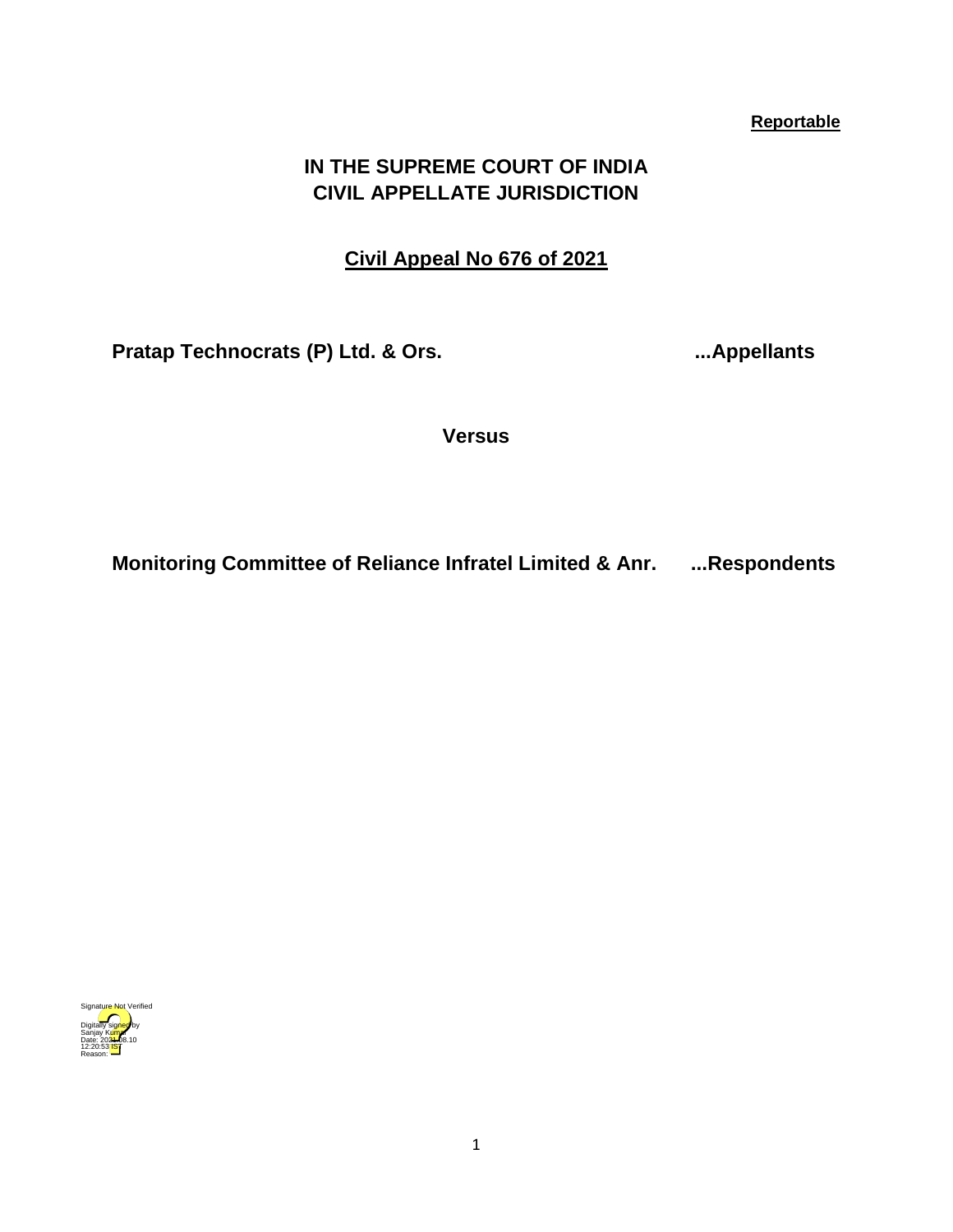# **J U D G M E N T**

# **Dr Justice Dhananjaya Y Chandrachud, J**

# **Index**

- A [The Appeal](#page-2-0)
- B [Corporate Resolution Insolvency Process](#page-3-0)
- C [Approval of Resolution Plan](#page-5-0)
- D [Challenge before Appellate Tribunal](#page-12-0)
- E [Submissions](#page-14-0)
- F [Analysis](#page-21-0)
	- F.1 [Clearing the ground](#page-21-1)
	- F.2 [Jurisdiction to approve a Resolution Plan](#page-26-0)
	- F.3 [Exercise of jurisdiction](#page-35-0)
- G [Conclusion](#page-41-0)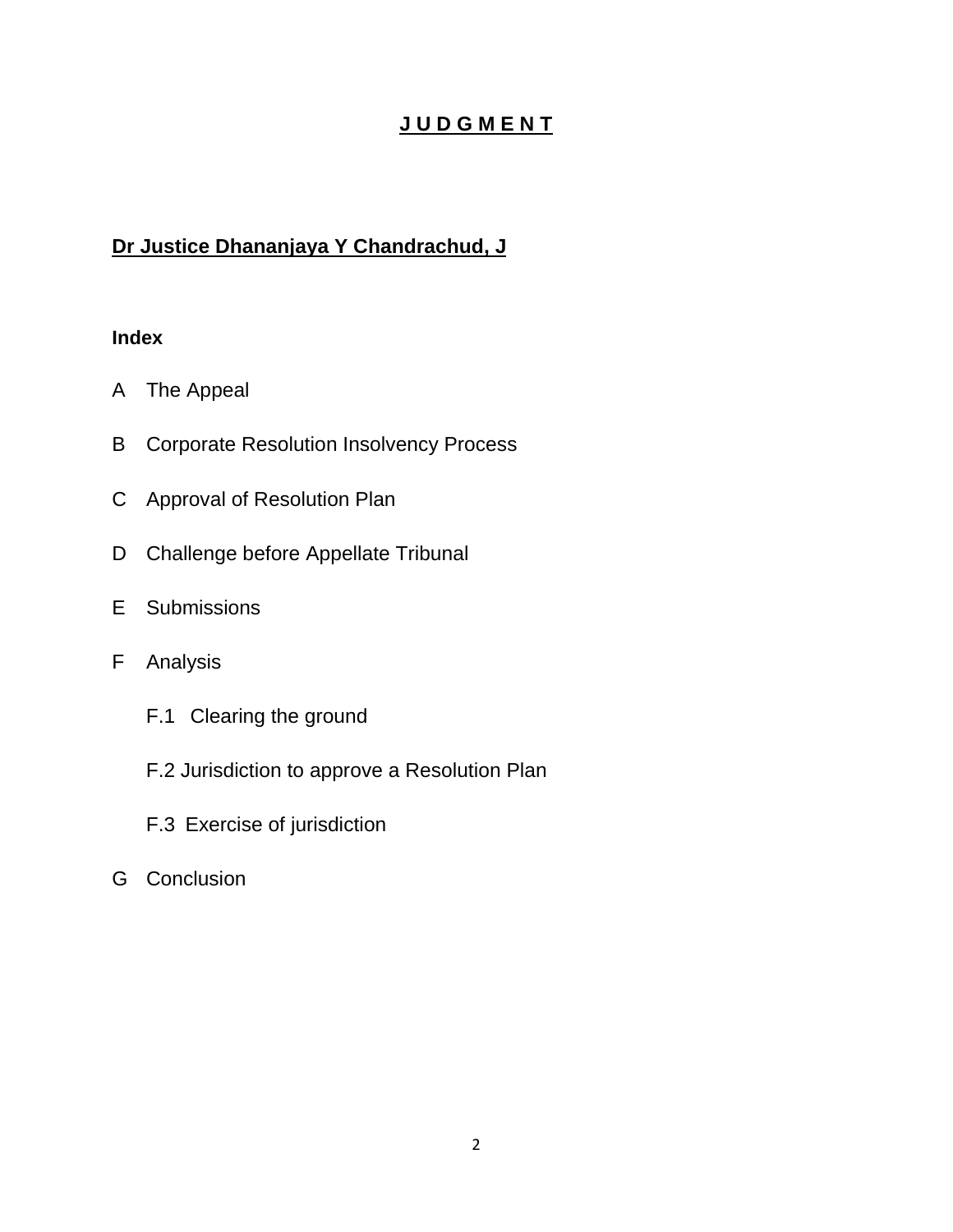# <span id="page-2-0"></span>**A The Appeal**

1 This appeal arises under Section 62 of the Insolvency and Bankruptcy Code<sup>1</sup>, against a judgment the dated 4 January 2021 of the National Company Law Appellate Tribunal<sup>2</sup>. Reliance Infratel Limited<sup>3</sup> is the corporate debtor. The appellants are operational creditors. By its order dated 3 December 2020, the National Company Law Tribunal, Mumbai<sup>4</sup>, approved the resolution plan formulated in the course of the insolvency resolution process<sup>5</sup> of the Corporate Debtor. The NCLAT has upheld the order.

 $\overline{\phantom{a}}$ 

<sup>1</sup> **IBC**

<sup>2</sup> **NCLAT** /**Appellate Authority**

<sup>3</sup> **RIL**

<sup>4</sup> **NCLT**/**Adjudicating Authority**

<sup>5</sup> **CIRP**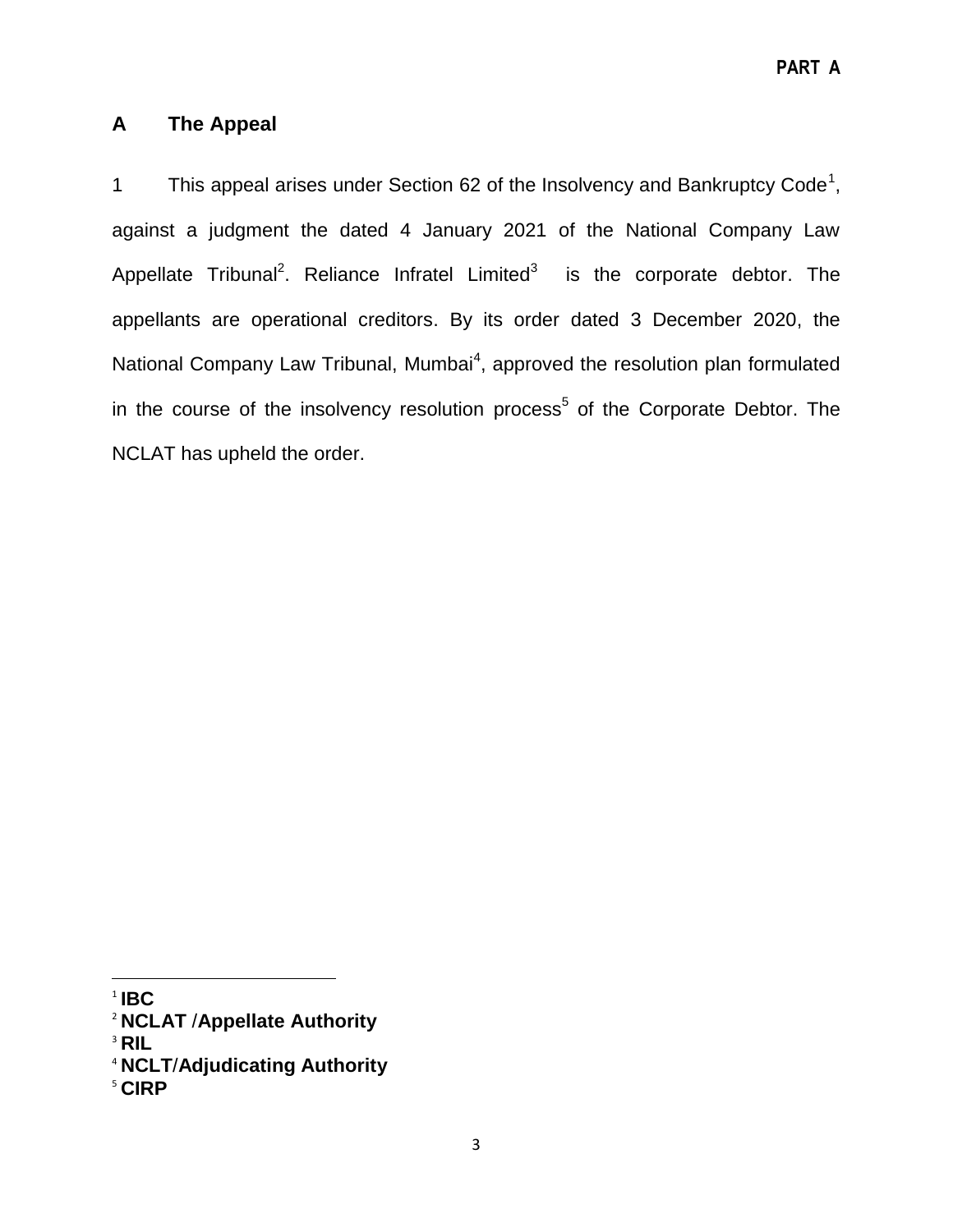## <span id="page-3-0"></span>**B Corporate Resolution Insolvency Process**

2 The CIRP of the Corporate Debtor was initiated by an order dated 15 May 2018 of the NCLT. An interim resolution professional $6$  was appointed on 18 May 2018. The IRP issued a public announcement on 21 May 2018 inviting claims from the creditors of the Corporate Debtor. The order of the NCLT admitting the corporate debtor to the CIRP was challenged in appeal, and the order of admission was stayed on 30 May 2018. On 30 April 2019, the NCLAT vacated the stay on the CIRP. The appeal was withdrawn.

3 The CIRP resumed on 7 May 2019. A fresh public announcement was issued by the IRP on 7 May 2019 for inviting claims from creditors. The Committee of Creditors<sup>7</sup> was constituted on 24 May 2019. On 30 May 2019, the CoC replaced the IRP with Mr. Anish Niranjan Nanavaty as the Resolution Professional<sup>8</sup>. This appointment was confirmed by the NCLT on 21 June 2019.

4 During the course of the process, the RP invited 'Expressions of Interest'<sup>9</sup> from prospective resolution applicants on 15 July 2019. Fifteen EOIs were received, and a provisional list was prepared and furnished to the CoC on 16 August 2019. A request for resolution plan<sup>10</sup> was then issued to the prospective resolution applicants on 21 August 2019, together with an information memorandum and evaluation

 $\overline{\phantom{a}}$ 6 **IRP**

<sup>7</sup> **CoC**

- <sup>8</sup> **RP**
- <sup>9</sup> **EOI**
- <sup>10</sup> **RFRP**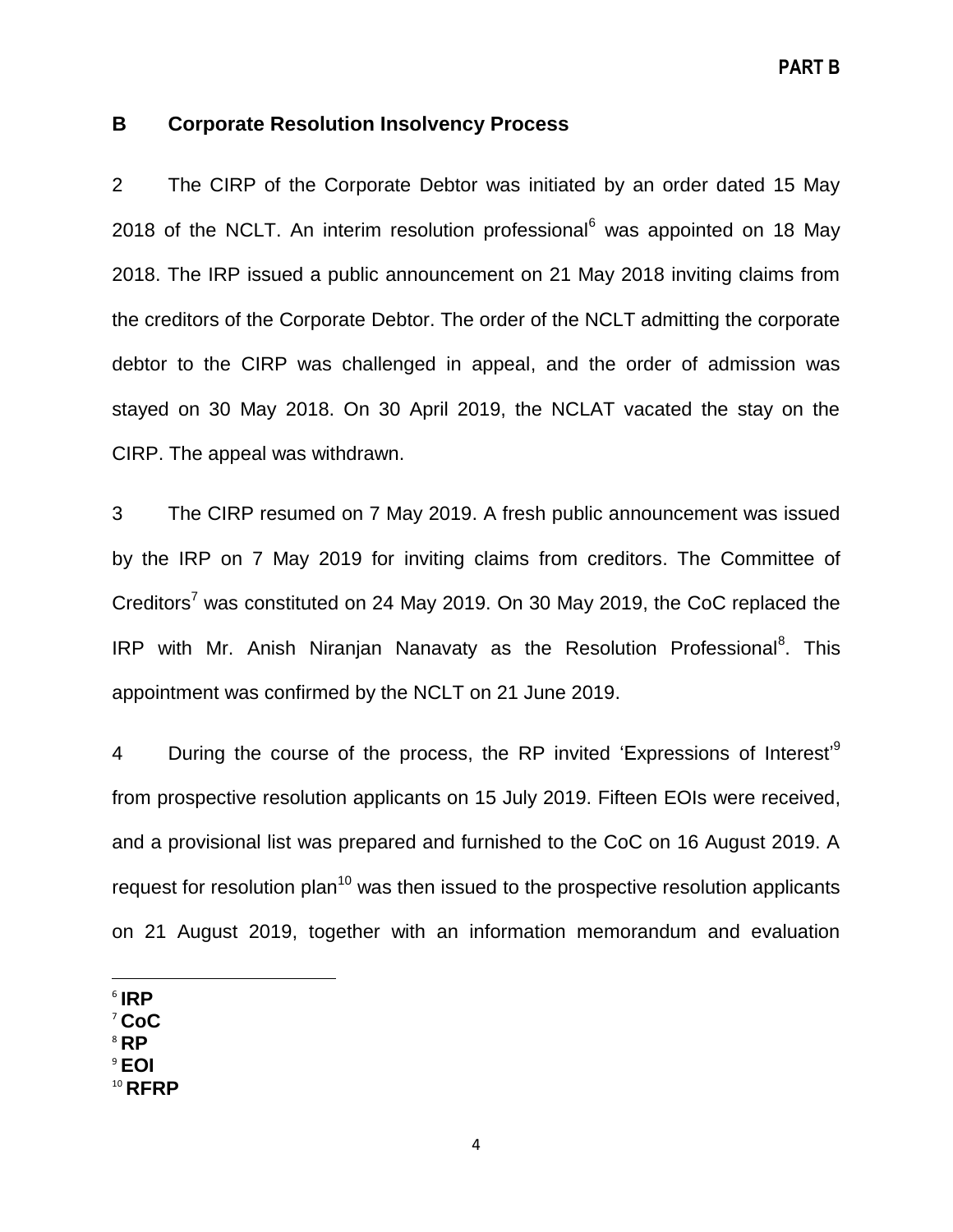matrix. With the consent of the CoC, the last date for submission of resolution plans was extended till 25 November 2019. The RP received resolution plans from the four prospective resolution applicants:

a) Bharti Airtel Ltd.;

b) Reliance Digital Platform & Project Services Limited, through its division Infrastructure Projects;

c) VFSI Holdings Pte. Ltd.; and

d) UV Asset Construction Company Ltd.

5 The CoC engaged with the prospective resolution applicants between 2 January 2020 and 2 March 2020, in pursuance of which revised resolution plans were submitted. At the 16<sup>th</sup> meeting of the CoC held on 9 January 2020 (reconvened on 13 January 2020), further discussions were held and the resolution plan submitted by Reliance Digital Platform and Project Services Limited<sup>11</sup> was taken forward as a preferred resolution plan on the basis of its "feasibility, viability and implementability". The Resolution Applicant submitted a revised resolution plan on 13 January 2020, and upon due verification of its eligibility under Section 29A of the IBC, was declared a successful resolution applicant at the  $19<sup>th</sup>$  meeting of the CoC held on 2 March 2020. The resolution plan was approved with a 100 per cent voting share of the CoC. A letter of intent (**"LoI"**) was then issued by the RP on 4 March 2020, which the Resolution Applicant unconditionally accepted on 6 March 2020.

 $\overline{a}$ 

<sup>11</sup> the **Resolution Applicant**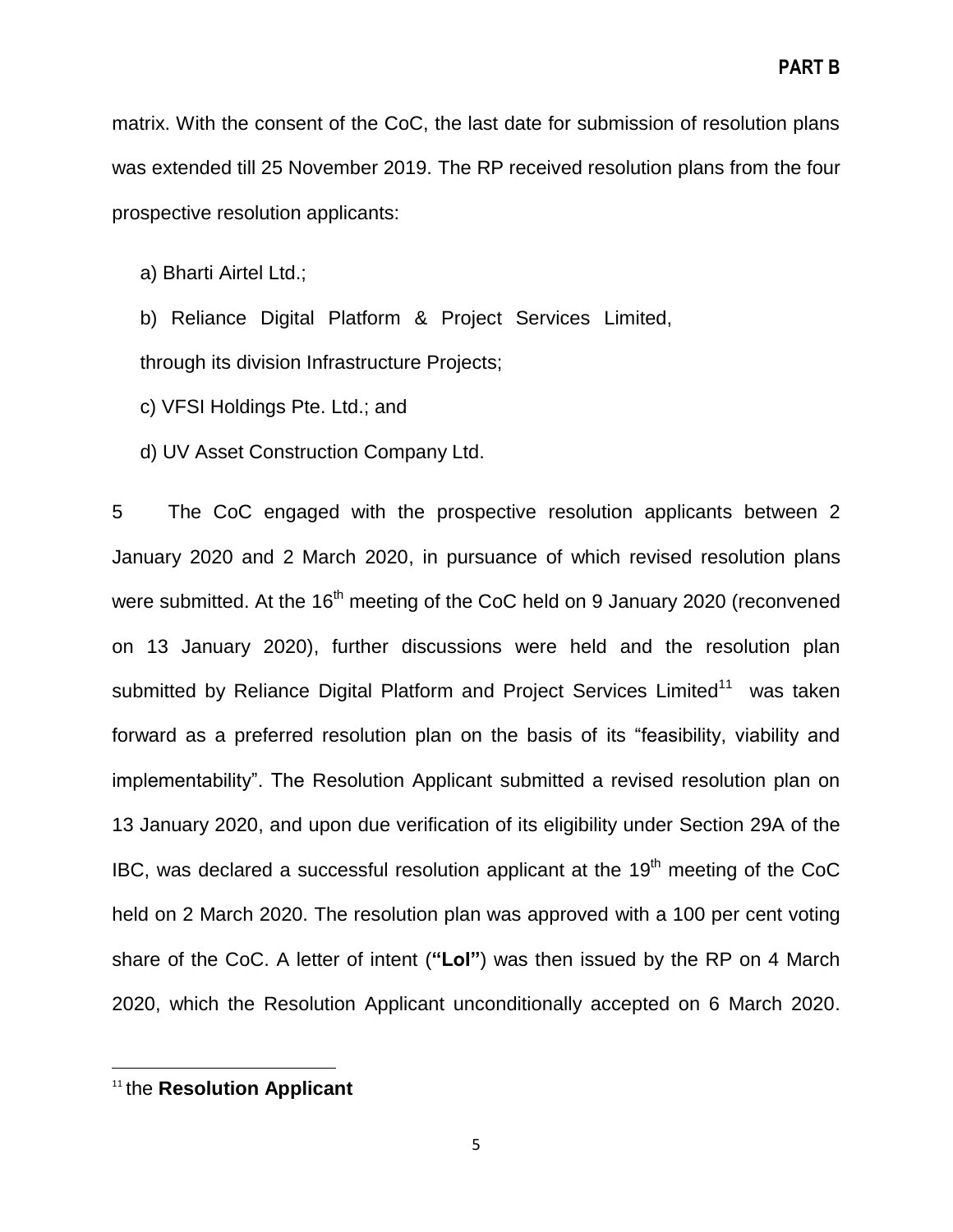6 The NCLT has indicated the following extensions which were granted, consistent with the provisions of the IBC, for completing the CIRP:

 $"5...$ 

i The period of stay between 30.05.2018 and 30.04.2019 was excluded from the calculation of the CIRP vide order dated 09.05.2019.

ii. Extension of 90 days was granted vide order dated 29.09.2019. The CIRP thus stood extended from 12.10.2019 to 10.01.2020.

iii. Further exclusion of 24 days was granted from the CIRP period vide order dated 07.01.2020, owing to time spent in litigation from the date of approval of the Applicant as RP till the date of publication of order confirming the said appointment.

iv. It was clarified by order dated 24.01.2020 that the RP and the CoC were at liberty to complete CIRP within 330 days, which was expiring on 10.03.2020."

# <span id="page-5-0"></span>**C Approval of Resolution Plan**

7 An application was submitted under Section 30(6) of the IBC by the RP, seeking the approval of the resolution plan by the NCLT. The NCLT discussed the salient aspects of the resolution plan in the course of its order on the approval application. The financial terms envisaged in the resolution plan have been tabulated thus: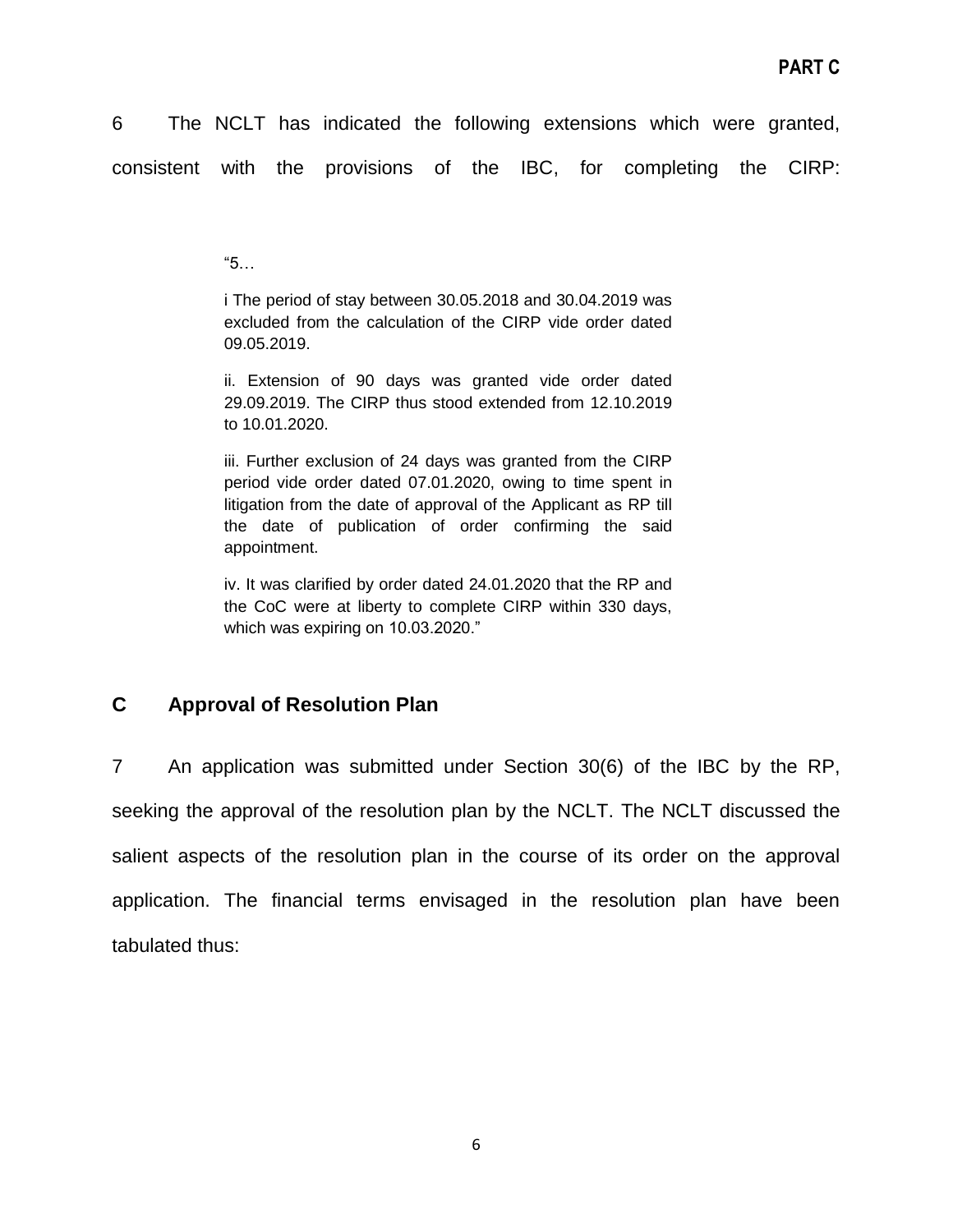80

NCLT, Mumbai Bench – I<br>IA No. 920 of 2020 in<br>C.P. (IB) No. 1385/NCLT/MB/2017

| Particulars       | Amount Admitted    | Amount Proposed           | $\overline{\% \text{ of }}$ |
|-------------------|--------------------|---------------------------|-----------------------------|
|                   |                    | under the Plan            | recovery                    |
|                   |                    |                           | under the                   |
|                   |                    |                           | Plan                        |
| <b>CIRP</b> Costs |                    | To be paid in priority in | 100%                        |
|                   |                    | full.                     |                             |
|                   |                    | [Refer Note 1]            |                             |
| Workmen<br>7      | 1,81,27,767/-      | 1,81,27,767/-             | 100%                        |
| Employees         |                    |                           |                             |
| Related           | 269,94,30,465/-    | <b>NIL</b>                | <b>NIL</b>                  |
| Parties<br>7      |                    |                           |                             |
| potential         |                    |                           |                             |
| Related           |                    |                           |                             |
| Parties           |                    |                           |                             |
| Statutory         | 31, 32, 81, 573/-  | 404, 45, 218/-            | 12.91%                      |
| Creditors         |                    |                           | [Refer                      |
|                   |                    |                           | Note 2]                     |
| Operational       | 1,29,28,99,328/-   | 25, 36, 38, 128/-         | 19.62%                      |
| Creditors         |                    |                           | [Refer                      |
| (other<br>than    |                    |                           | Note 2]                     |
| Related           |                    |                           |                             |
| Parties,          |                    |                           |                             |
| Statutory         |                    |                           |                             |
| Creditors)        |                    |                           |                             |
| Other             | 904, 45, 24, 882/- | 43,87,534/-               | 100%                        |
| Creditors         |                    |                           | Refer                       |
|                   |                    |                           | Note 3]                     |
| Financial         | 41055,38,58,711/-  | 4235,77,87,067/- [Refer   | $~10.32\%$                  |
| Creditors         |                    | Note 4]                   | [Refer                      |
|                   |                    |                           | Note 4]                     |

 $\mathcal{L}^{\mathcal{A}}$ 

Page 9 of 19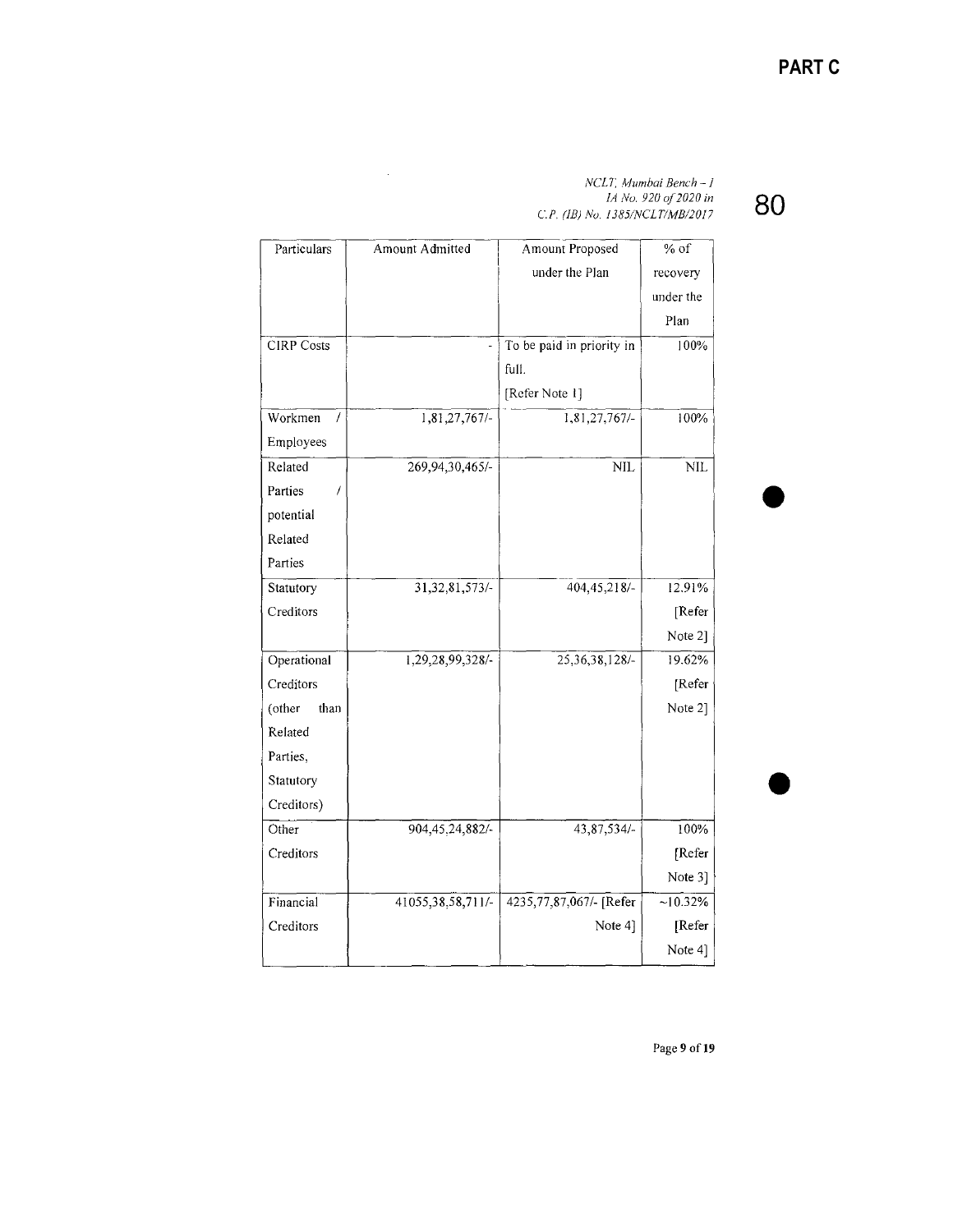81

NCLT, Mumbai Bench-1 IA No. 920 of 2020 in C.P. (IB) No. 1385/NCLT/MB/2017

#### Note 1: CIRP Costs:

Payment of unpaid insolvency resolution process costs (CIRP Costs) in full and in priority to all other stakeholders. In case the cash flows of the Corporate Debtor on the Effective Date are not sufficient to meet the entire Unpaid CIRP Costs, then such amount shall be deducted from the Infused Resolution Amount and paid in priority of the other stake holders.

Note 2: Operational Creditors (other than workmen and employees) – Payment to them shall be as follows:

- a. Operational Creditors with verified/admitted claims of up to INR
	- 1 Crore: 50% of the verified claims to all Operational Creditors (other than Workmen and Employees) whose verified claims is up to INR 1 Crore;
- b. Operational Creditors with verified/admitted claims of more than INR 1 Crore: For claims of more than INR 1 Crore, the Resolution Applicant proposes to pay:
	- i. 50% of amount of up to INR 1 Crore of the verified claims; and
	- ii. 10% of the amount over and above INR 1 Crore of the verified claims.

Note 3: Payments to Other Creditors -

ू<br>पुरुष

Out of the total verified other creditors debt, claim of INR 904,01,37,349/belongs to the Affiliates of the Resolution Applicant, i.e. RJIL and JDFPL. RJIL and JDFPL have agreed to waive their rights towards any payments under this Plan and accordingly, any payments due to RJIL and JDFPL shall stand expressly extinguished on the Effective Date. Payment of 100% amount to the remaining creditors in this category has been envisaged under the Plan.

Note 4: Payments to Financial Creditors under the Plan  $\frac{1}{2}$ 

Out of the Total Resolution Amount, the RA will make payment to the financial creditors, as consideration for transfer, assignment, acquisition or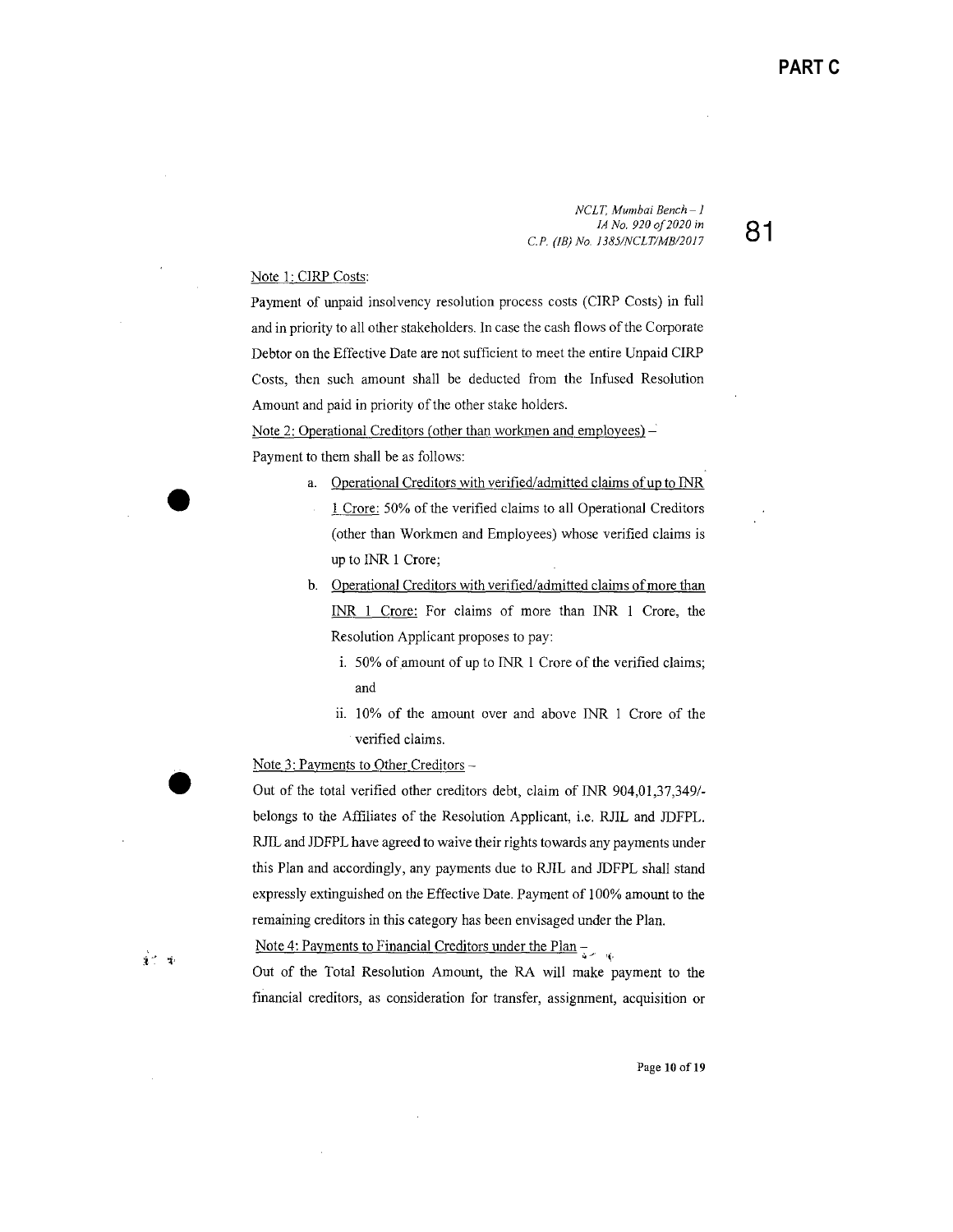novation of the admitted financial creditor debt in favour of the RA or entity specified by it, along with the encumbrances and mortgages. Post the payment of Unpaid CIRP Costs, Workmen & Employees and the Operational Creditors, the balance amount of the Infused Resolution Plan of INR 3720 crores, would be distributed between and amongst the Financial Creditors on pro-rata basis to their Debt.

The plan envisages the following payments for the insolvency resolution of the

Corporate Debtor as a going concern:

―G. Overall payment under the Plan:

Resolution Plan contemplates following payments for the insolvency resolution of the Corporate Debtor as a going concern:

| Sr No.           | <b>Particulars</b>                                                                                                                                                                                     | Amount (INR)     |
|------------------|--------------------------------------------------------------------------------------------------------------------------------------------------------------------------------------------------------|------------------|
| 1.               | Amount to be infused by<br><b>Resolution Applicant</b><br>(Infused Resolution Amount)                                                                                                                  | 3720,00,00,000/- |
| 2.               | Fund infusion from Effective<br>Date to meet working capital,<br>capital<br>expenditure<br>requirements and/or funding<br>other<br>operational<br>the<br>improvements<br>οf<br><b>Corporate Debtor</b> | 450,00,00,000/-  |
| 3.               | Upfront equity infusion<br>against allotment of equity<br>shares of Corporate Debtor<br>(Upfront<br>Equity Infusion)                                                                                   | 5,00,00,000/-    |
| $\overline{4}$ . | Financial<br>Payment<br>to<br>Creditors from<br>the value<br>realised from the preference<br>Reliance Realty<br>shares in<br>Limited                                                                   | 800,00,00,000/-  |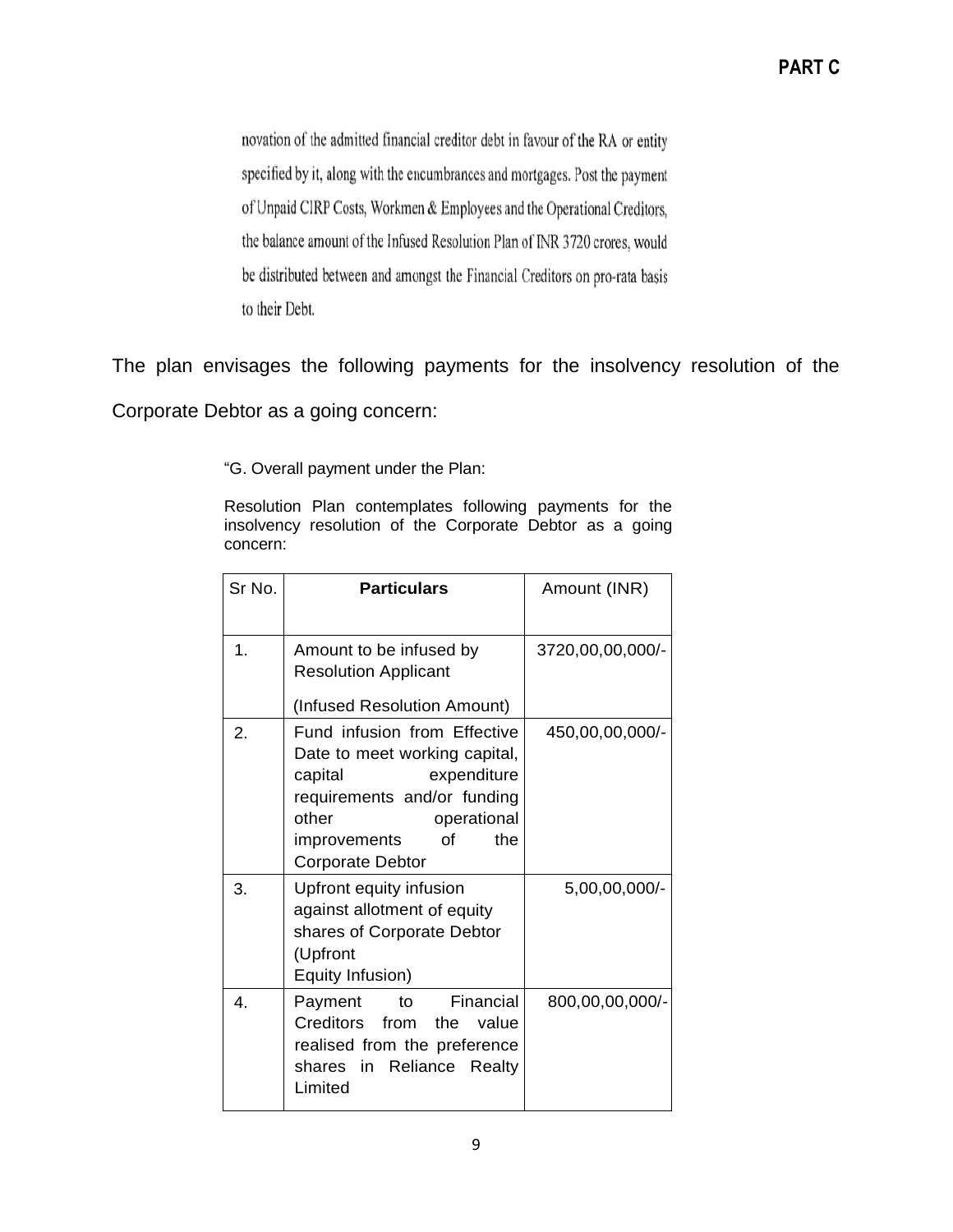| (Refer Note I)           |                   |
|--------------------------|-------------------|
|                          |                   |
|                          |                   |
| Total (Refer Note 2 & 3) | 49,75,00,00,000/- |

Note-I to the table is as follows:

## ―Note 1:

Reliance Bhutan Limited (RBL)(wholly owned subsidiary of the Corporate Debtor) holds preference shares in one of the other group companies of Reliance Communications Group, i.e. Reliance Realty Limited (RRL), which holds certain real estate assets. RA provides that:

- a. In the event RRL is able to sell its real estate assets for an amount of INR 800 Crore or more, the RA shall cause that amount of INR 800 Crore (less any taxes and transaction costs) from the value realised from the preference shares held by RBL in RRL to be distributed to the Approving Financial Creditors on a *pro rata* basis to their Admitted Financial Debt within 30 days of the completion of the sale and all related approvals.
- b. In the event the amount expected to be realised from the sale of the real estate assets of RRL is less than INR 800 Crore, the RA will purchase the real estate assets of RRL for INR 800 Crore and said amount of INR 800 Crore (less any taxes and transaction costs) shall be distributed to the Approving Financial Creditors on a *pro rata* basis to their Admitted Financial Debt, as would be mutually agreed between the RA, RRL and the Approving **Financial Creditors.**"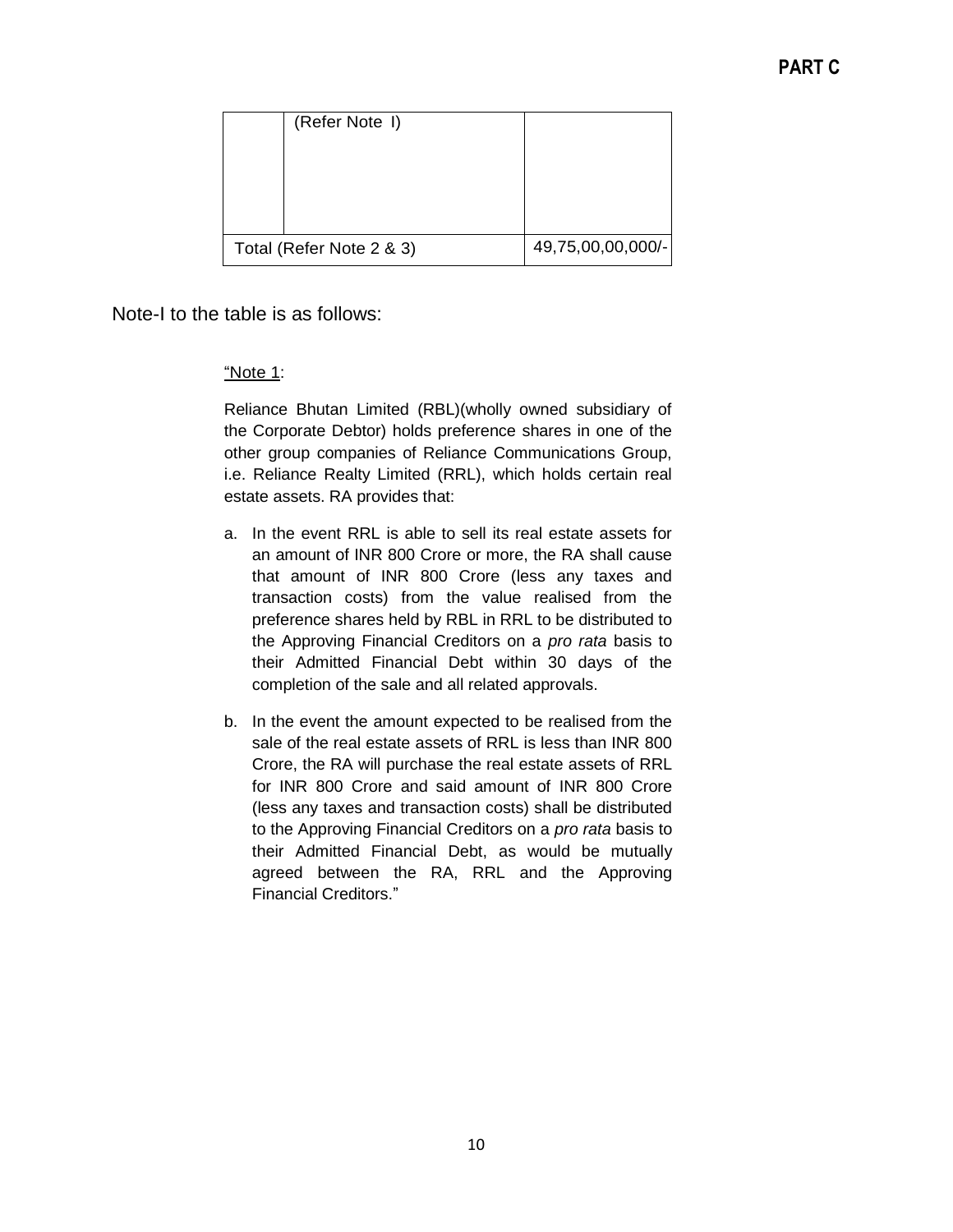8 In the course of deciding upon the approval plan, the NCLT noted that Doha Bank, which was one of the financial creditors of the Corporate Debtor, had instituted proceedings<sup>12</sup> challenging the admission of the claims of a few other creditors and a proceeding<sup>13</sup> to impugn the decision of the RP to recognize the indirect lenders of the Corporate Debtor as financial creditors. The NCLT noted that the applications were pending, but it came to the view that the pendency of these and other applications would not stand in the way of the approval of the resolution plan, particularly since it had been unanimously approved by the CoC. However, it clarified that the distribution of payments to creditors, financial or operational, shall be subject to the orders which are passed in the interim applications, within the ambit of the IBC. In the above backdrop, the NCLT by its order dated 3 December 2020 approved the resolution plan in terms of the following directions:

> "14. In view of the discussions and the law thus settled, the instant Resolution Plan meets the requirements of Section 30(2) of the Code and Regulations 37, 38, 38(1A) and 39(4) of the Regulations. The Resolution Plan is not in contravention of any of **the** provisions of Section 29A of the Code and is in accordance with law. The same needs to be approved.

> 15. Doha Bank one of the Financial Creditors has filed IA No. 1960 of2019 inter alia, challenging the admission of claims of few other Creditors and IA No. 3055 of 2019 impugning the decision of the Resolution Professional recognising the Indirect Lenders of the Corporate Debtor as Financial Creditors. The Applications are pending consideration. We are of the considered opinion that pendency of these and other Applications would not come in the way of approval or otherwise of the Resolution Plan. More so, when the Resolution Plan has been unanimously approved by the CoC.

l  $12$  IA 1960 of 2019

<sup>13</sup> IA 3055 of 2019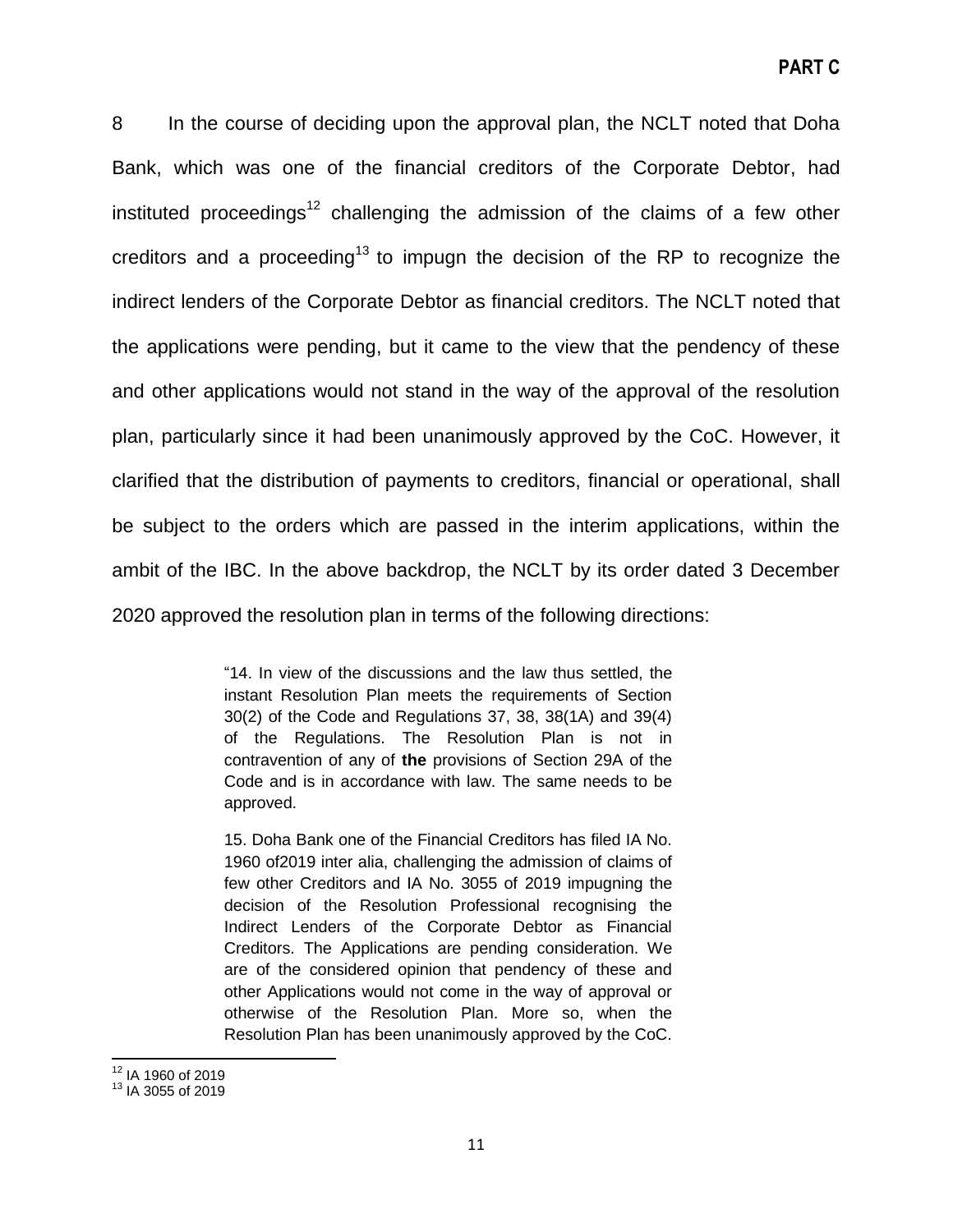The distribution of the payments to the Creditors, Financial or Operational, as the case may be, shall be subject to orders to be passed in the respective Interim Applications within the ambit of the Code. We are thus inclined to dispose of this Application in the following terms. Hence ordered.

#### **ORDER**

- i. The Application be and the same is allowed. The Resolution Plan submitted by Reliance Digital Platform & Project Services Limited through its division Infrastructure Projects annexed to the Application is hereby approved. It shall become effective from this date and shall form part of this order. It shall be binding on the Corporate Debtor, its employees, members, creditors, including the Central Government, any State Government or any local authority to whom a debt in respect of the payment of dues arising under any law for the time being in force is due, guarantors and other stakeholders involved in the Resolution Plan.
- ii. The distribution of the payments to the Financial Creditors shall abide by and be subject to the orders passed in IA Nos. 1960 of 2019 and 3055 of 2019 pending consideration of this Bench. The amount sought to be infused by the Resolution Applicant shall be kept in an interest bearing deposit in any Nationalised Bank till disposal of the said Applications.
- iii. The approval of the Resolution Plan shall not be construed as waiver of any statutory obligations of the Corporate Debtor and shall be dealt by the appropriate Authorities in accordance with law. Any waiver sought in the Resolution Plan, shall be subject to approval by the Authorities concerned.
- iv. The Memorandum of Association (MoA) and Articles of Association (AoA) shall accordingly be amended and filed with the Registrar of Companies (RoC), concerned for information and record. The Resolution Applicant, for effective implementation of the Plan, shall obtain all necessary approvals, under any law for the time being in force, within such period as may be prescribed.
- v. Henceforth, no creditors of the erstwhile Corporate Debtor can claim anything other than the liabilities referred to in Para 6 *supra***.**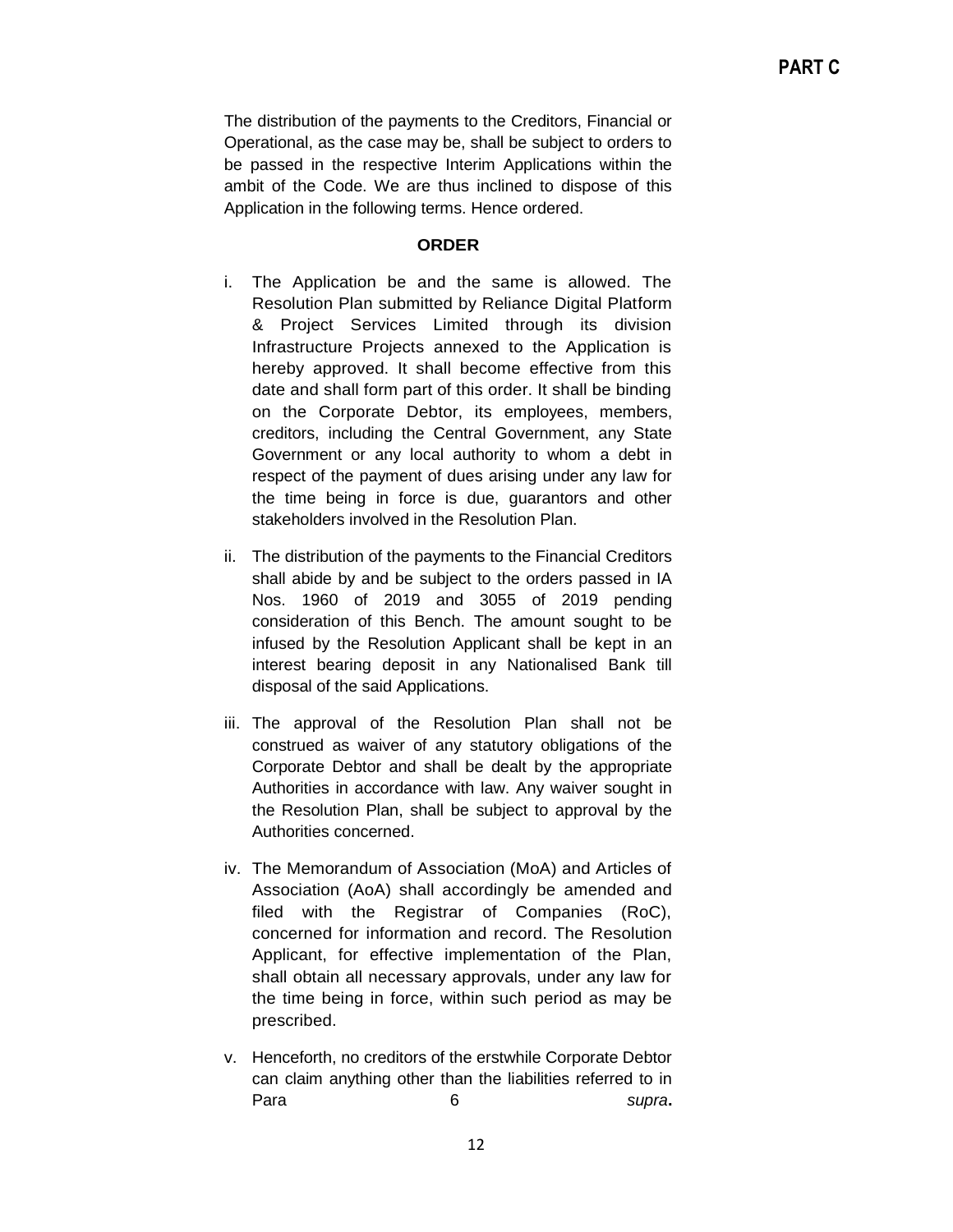- vi. The moratorium under Section 14 of the Code shall cease to have effect from this date.
- vii. The Applicant and the Monitoring Committee shall supervise the implementation of the Resolution Plan and the Applicant shall file status of its implementation before this Authority from time to time, preferably every quarter.
- viii. The Applicant shall forward all records relating to the conduct of the CIRP and the Resolution Plan to the IBBI along with copy of this Order for information...."

## <span id="page-12-0"></span>**D Challenge before Appellate Tribunal**

9 The appellants challenged the decision of the NCLT approving the resolution plan in appeal before the NCLAT. The grounds of challenge of the appellants were:

- (i) The appellants were kept unaware of the CIRP and no details were provided by the RP as regards the disposal of the fund towards their claims;
- (ii) The claims of the appellants had not received a fair and equitable treatment;
- (iii) The fair market value and the liquidation value of the Corporate Debtor had not been taken into account and an amount of Rs 800 crores, being the value of certain preference shares, did not form a part of the corpus of payments to the operational creditors;
- (iv) There were material irregularities in the accumulation and disbursal of funds that constituted the corpus of the corporate debtor; and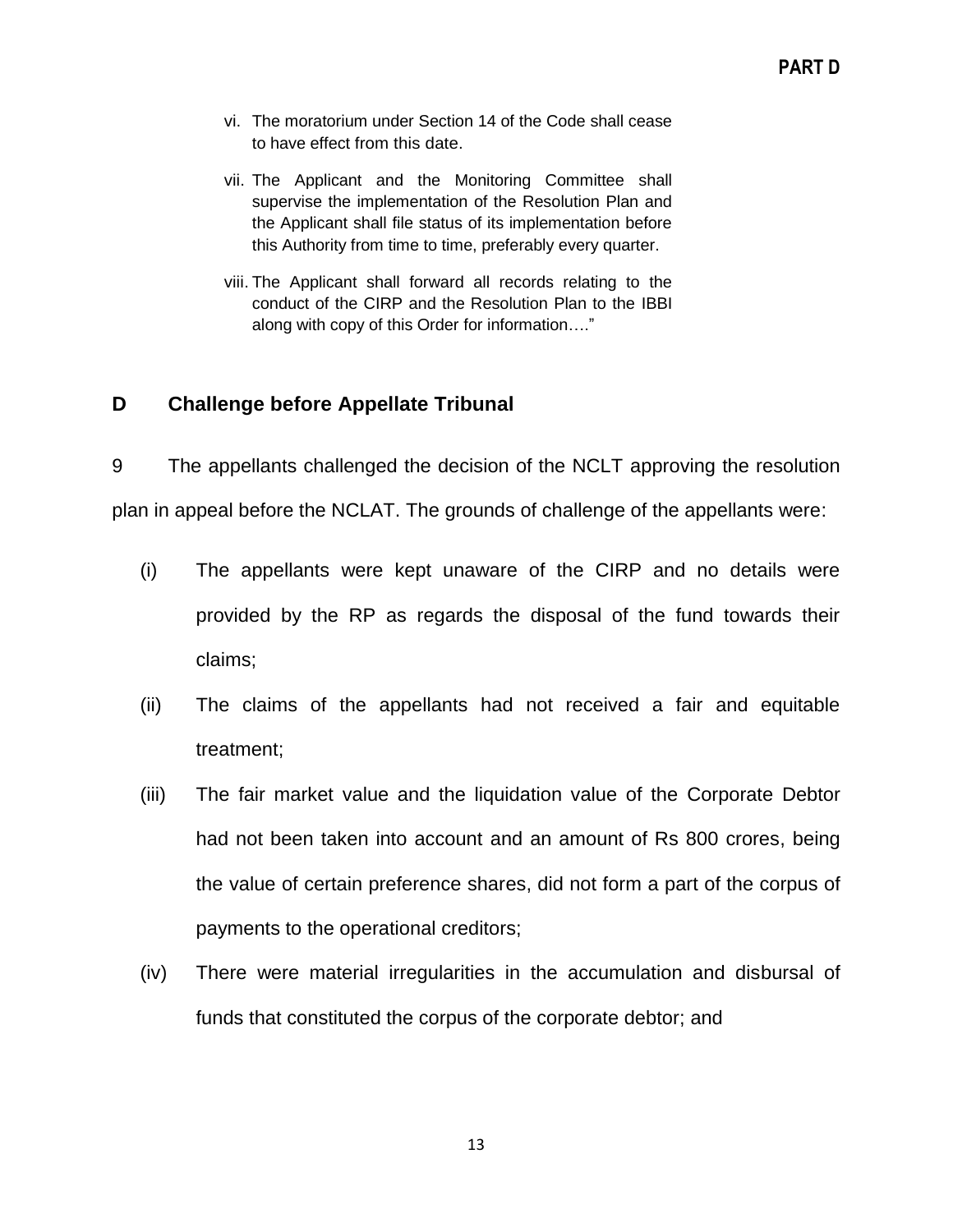(v) The appellants were made to suffer a reduction of 90 per cent of their total claims, while substantial claims of nearly Rs 120 crores have been rejected.

10 The NCLAT by its judgment dated 4 January 2021 rejected the appeal. The NCLAT noted that there was no substance in the grievance that the operational creditors had been unfairly or inequitably treated in regard to the distribution of funds. As a matter of fact, operational creditors (other than related parties and statutory creditors) were allocated 19.62 per cent of the up-front payment of Rs 3720 crores, while the financial creditors were paid only an amount of 10.32 per cent of the upfront payment. The approved resolution plan, the NCLAT observed, ensures restructuring and revival of the corporate debtor.

11 The appellants were not excluded from the CIRP as they had filed their claims, which had been partly admitted. In dealing with the submission that there was an absence of equitable treatment of the operational creditors, the NCLAT held that equitable treatment can be claimed only by similarly situated creditors. Operational creditors stand on a different footing as compared to financial creditors. They are entitled to receive payment not less than liquidation value, which does not apply to financial creditors. In this backdrop, the NCLAT relied upon the decisions of this Court in **Swiss Ribbons (P) Ltd.** vs **Union of India**<sup>14</sup> (**"Swiss Ribbons"**) and

 $\overline{\phantom{a}}$ <sup>14</sup> (2019) 4 SCC 17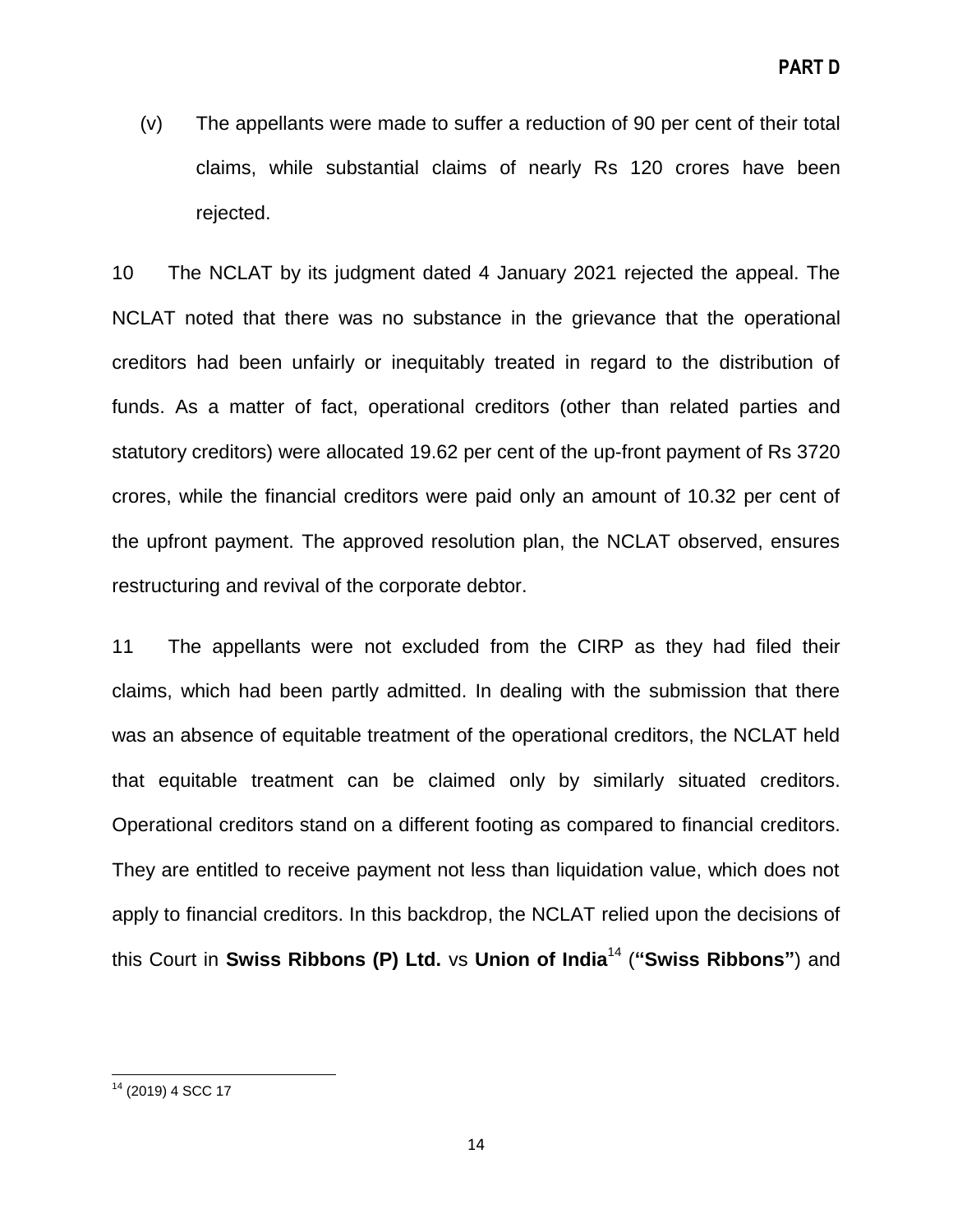**Committee of Creditors of Essar Steel India Limited** vs **Satish Kumar Gupta**<sup>15</sup> (**"Essar Steel India Limited"**). Finally, the NCLAT did not find substance in the grievance in regard to the preferential shares. It held that the distribution mechanism conforms to the provisions of Section 53 and was in accordance with the provisions of the IBC. The appeal was accordingly dismissed.

### <span id="page-14-0"></span>**E Submissions**

12 When the present appeal came up on 10 March 2021, this Court noted the submission of the learned Senior Counsel that as a consequence of the order of the NCLT of 2 March 2021, certain entities which were recognized as financial creditors in the resolution plan have been de-recognized as financial creditors. The issue, then, was whether this decision would have any bearing on the requisite majority required to pass a resolution plan. The Court noted the submission of Senior Counsel for the Monitoring Committee, that the resolution plan has been approved by 100 per cent of the voting shares and the exclusion of some financial creditors from the CoC would be of no consequence. However, since the issue had been raised during the course of the submission, by an order dated 10 March 2021, opportunities were granted to the parties to file affidavits explaining the position. Affidavits have accordingly been exchanged between the parties, to which a reference would be made. It is in this backdrop that the appeal has been heard finally at this stage.

 $\overline{\phantom{a}}$ <sup>15</sup> (2020) 8 SCC 531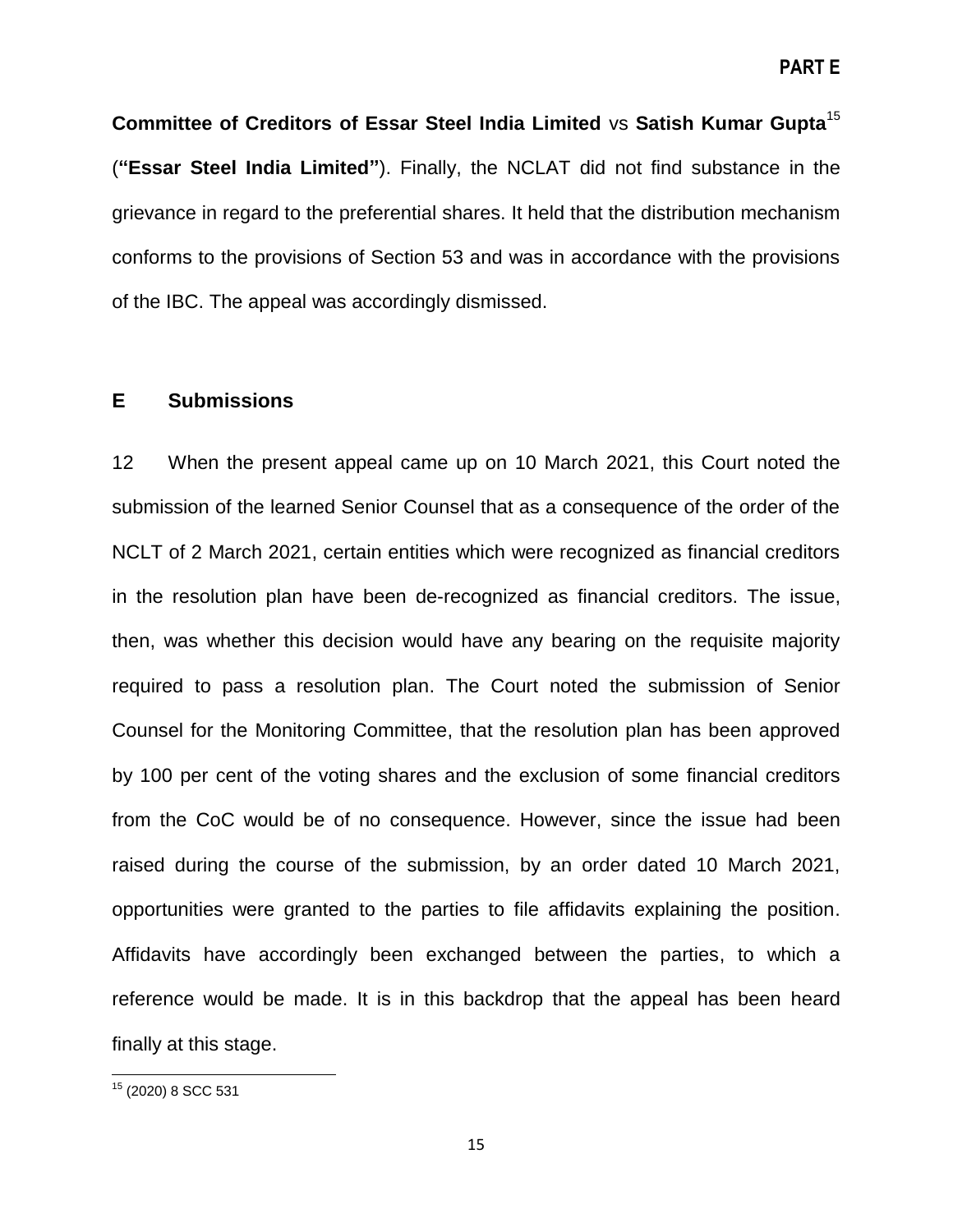13 Mr Dushyant Dave, learned Senior Counsel has appeared on behalf of the appellants. Mr Neeraj Kishan Kaul, learned Senior Counsel addressed the submissions on behalf of the Monitoring Committee.

14 Mr Dushyant Dave, learned Senior Counsel, submitted on behalf of the appellants that:

(i) The stated object and purpose of the IBC is to balance the interest of all stakeholders and to maximize the value of assets. The long title to the IBC elucidates that the legislation seeks to:

> "... consolidate and amend the laws relating to reorganization and insolvency resolution of corporate persons, partnership firms and individuals in a time-bound manner for maximization of value of assets of such persons, to promote entrepreneurship, availability of credit and balance the interests of all the stakeholders including alteration in the order of priority of payment of Government dues and to establish an Insolvency and Bankruptcy Board of India."

- (ii) The CIRP must be just, fair and equitable to all stakeholders, and cannot place the interest of the financial creditors at a higher pedestal at the cost of other stakeholders. In the present case, the operational creditors are small and medium scale companies who have supplied goods and services to the Corporate Debtor and their interests have not been taken into consideration;
- (iii) The CIRP has been conducted in a secretive manner, in violation of the principles of natural justice and there has been an absence of information to the operational creditors in regard to the contents of the resolution plan.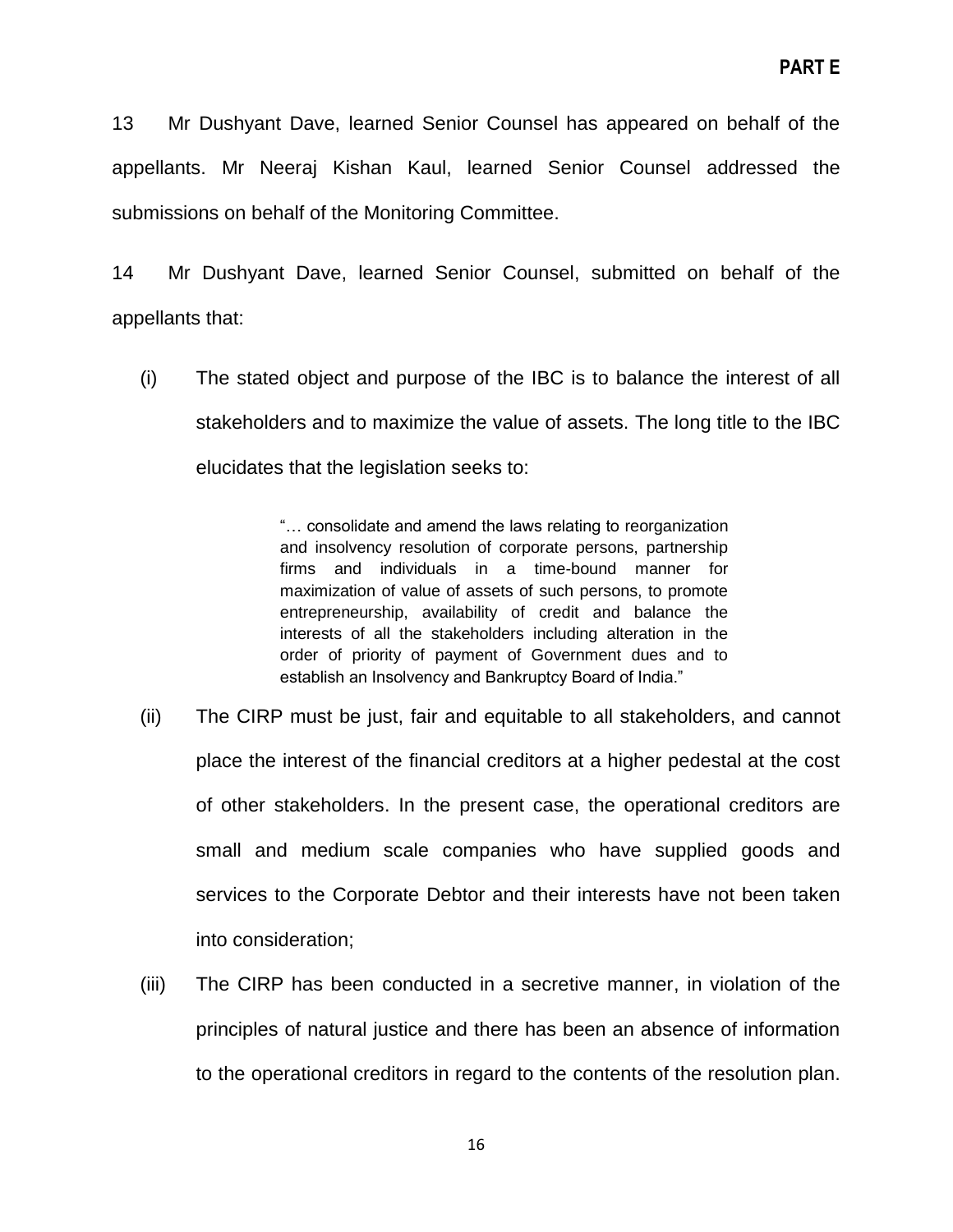As a result, it was only after an order approving the resolution plan was passed by the Adjudicating Authority, that the appellant became aware of the specifics of the resolution plan;

- (iv) The appellants are telecom service providers of the Corporate Debtor. The total operational debt owed to them amounts to Rs 190.40 crores (approx.), constituting over 90 per cent of the total operational debts of the Corporate Debtor. These operational creditors have provided core service in the nature of operation and maintenance of telecom towers and the optical fiber network and associated passive infrastructure equipment. The interest of the operational creditors, who are small and medium size companies, have not been borne in mind by the CoC by placing certain assets of the Corporate Debtor outside the resolution amount. The assets of the Corporate Debtor, held directly or indirectly through subsidiaries, should be available for distribution to all stakeholders;
- (v) The resolution plan segregates and reserves a portion of the Corporate Debtor's assets amounting to Rs 800 crores for distribution to certain financial creditors alone, despite there being no specific charge on such sums in their favor. This vitiates the object of the IBC which is to maximize the value of the assets of the Corporate Debtor and balance the interest of all stakeholders;
- (vi) The resolution plan has reserved a sum of Rs 800 crores exclusively for distribution to the financial creditors, and the said amount does not form a part of the total resolution amount of Rs 3720 crores being paid by the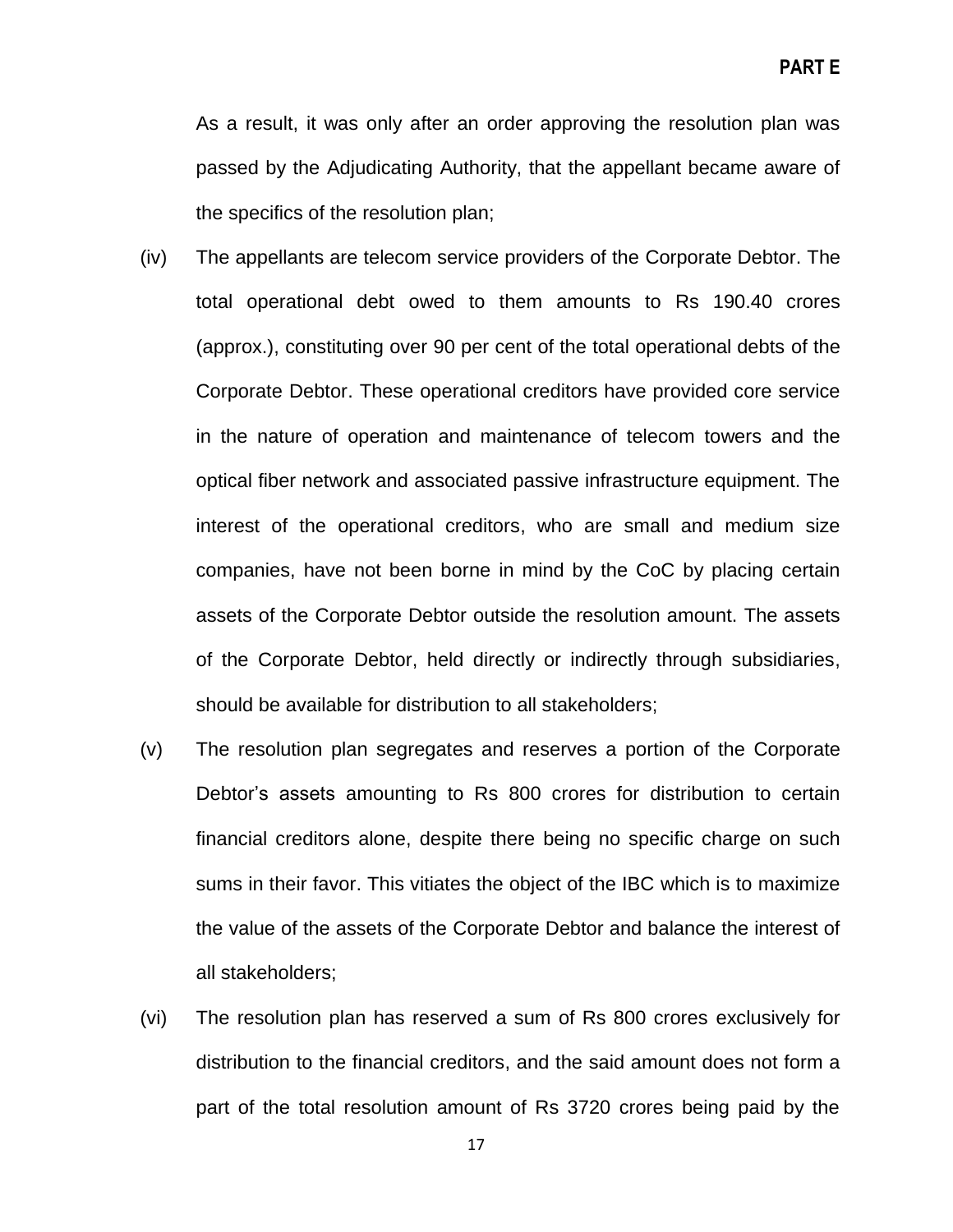resolution applicant to acquire the Corporate Debtor. This sum of Rs 800 crores is realizable from the preference shares held by Reliance Bhutan Limited, a wholly owned subsidiary of the Corporate Debtor in Reliance Reality Limited. On the other hand, if Reliance Realty Limited is unable to sell such real estate assets for Rs 800 crores or more, the Resolution Applicant would itself buy such assets for Rs 800 crores and make such funds available for distribution to the specified financial creditors. In apportionment, a sale of Rs 800 crores exclusively for the benefit of specified financial creditors is a violation of Section 30(2)(b) of the IBC;

(vii) The NCLT on an application filed by Doha Bank, a financial creditor of the Corporate Debtor, by its order dated 2 March 2021, set aside the inclusion of these banks (State Bank of India, Bank of India, UCO Bank, Syndicate Bank, Oriental Bank of Commerce and Indian Overseas Bank) from the CoC. Similarly, on the same analogy, various indirect creditors of the Corporate Debtor have also been excluded. The basis of the inclusion of certain financial creditors (this being challenged in the Doha Bank proceedings) was that the Corporate Debtor had executed a deed of guarantee in favour of these banks for securing a rupee loan facility availed by Reliance Communications Limited, the holding company of the Corporate Debtor and Reliance Telecom Limited in violation of the facilities agreement between the consortium of the corporate debtor. The NCLT excluded these banks from the CoC, *albeit* prospectively, without implications on the decisions which were taken until the date of the order;

18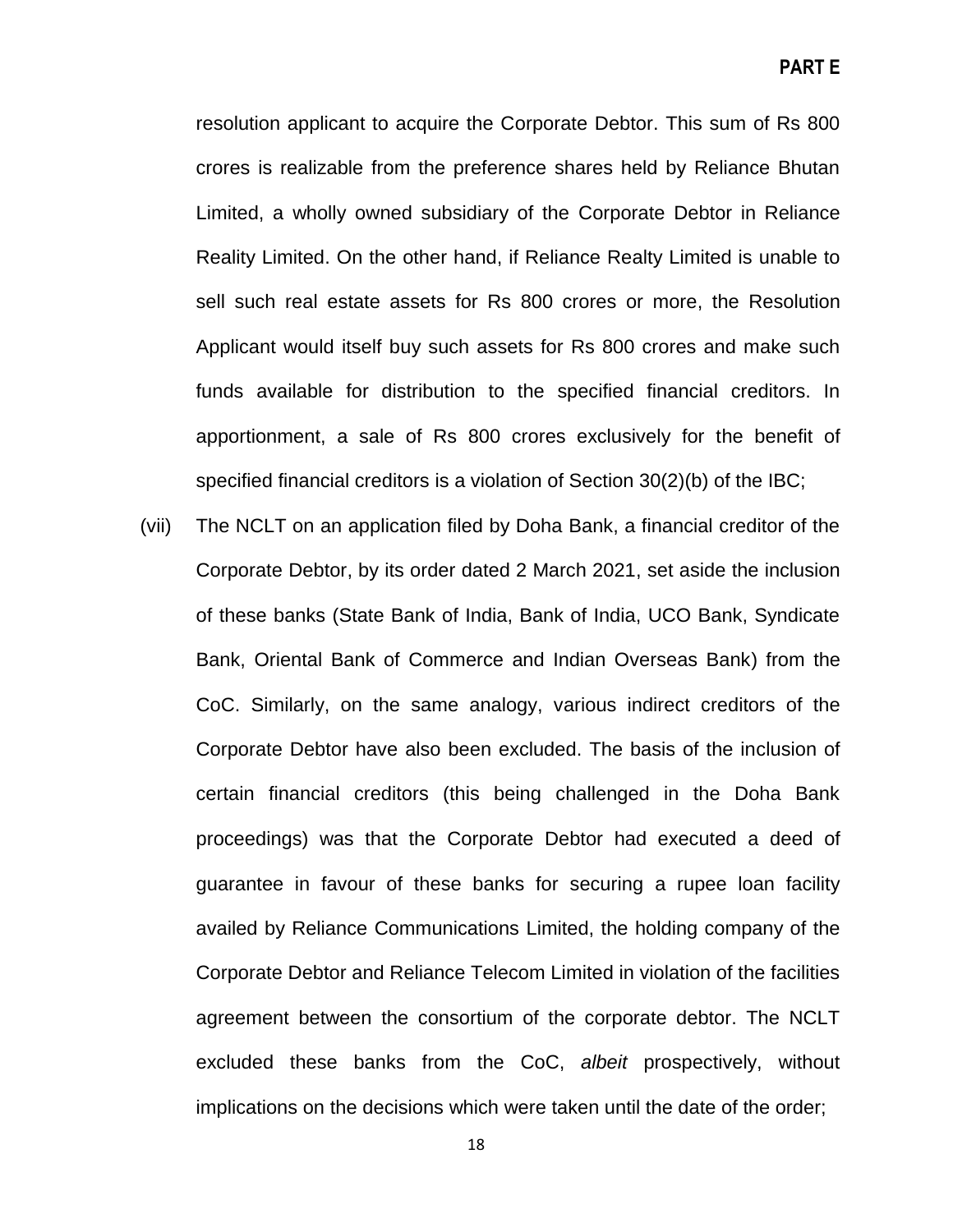- (viii) It is the appellant's understanding that in the case of two other indirect creditors as well, the Corporate Debtor had executed corporate guarantees to secure fund based/non-fund based facilities. Since at the time of the application preferred by Doha Bank, the indirect creditors were not members of the CoC, no directions were issued in that regard. However, it is the understanding of the appellants that the exclusion of the indirect creditors would have significant implications on the distribution of funds under the resolution plan, if not on the validity of the plan. The claims of the six banks which were excluded by the NCLT were admitted by the RP on the basis of a legal opinion, which is also the basis of admitting the claims of twenty-one similarly situated indirect creditors of the Corporate Debtor;
- (ix) The NCLT failed to properly appreciate and consider the implication of the exclusion of certain creditors from the CoC, on the ground that the pendency of the applications by Doha Bank would not come in the way of the approval of the resolution plan. In the event that the twenty-one indirect creditors are excluded, this would have implications on the constitution of the CoC as well as on the rate of recovery for the financial creditors which may stand increased from 10.32 per cent to 91.98 per cent. On the other hand, the operational creditors would have a mere recovery of 19.62 per cent; and
- (x) There has been an absence of transparency in the process leading up to the approval of the resolution plan. The IBC mandates that the CoC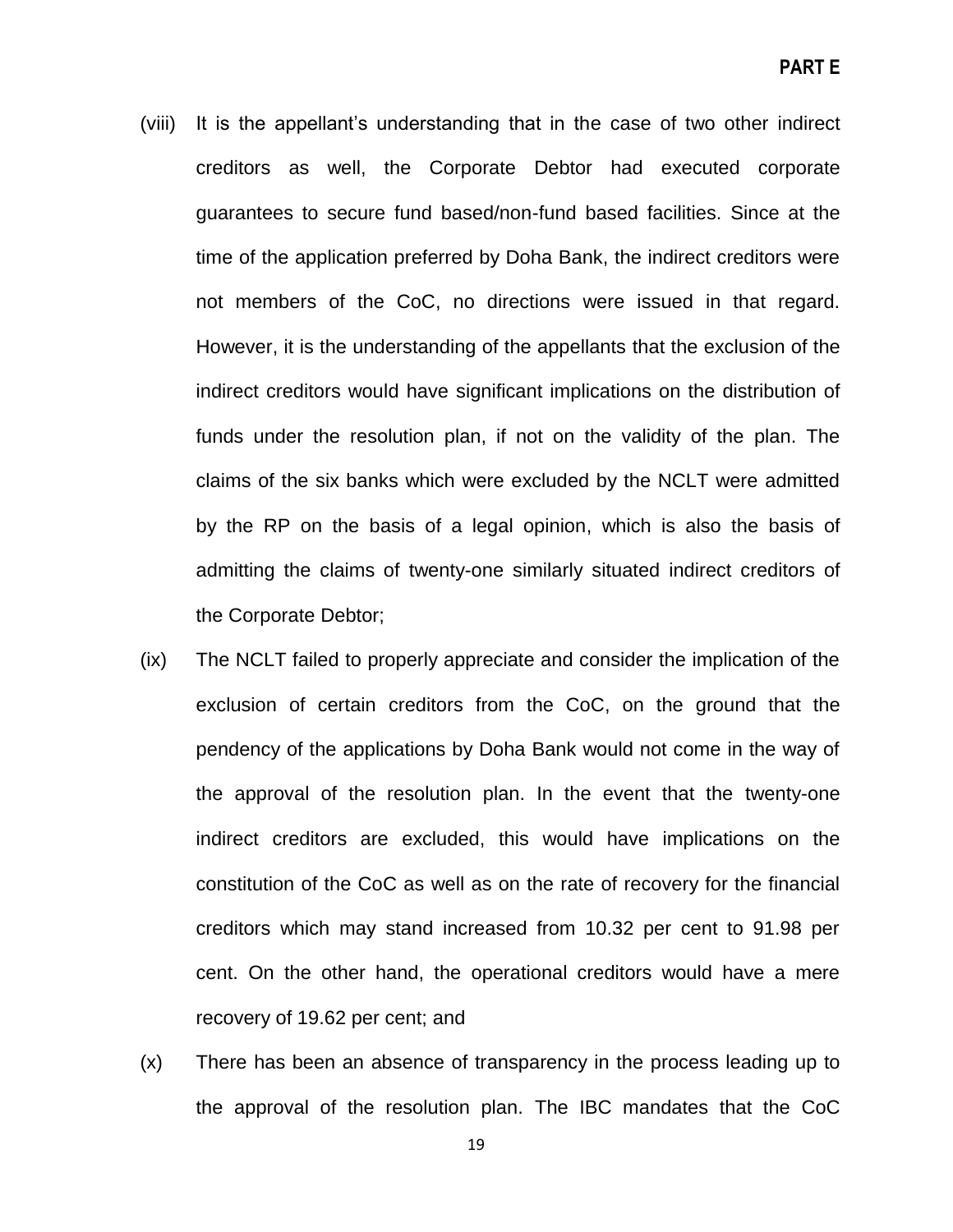consist only of financial creditors, while the operational creditors are only allowed to attend the meetings without voting rights in case the amount of their aggregate dues is not less than 10 per cent of the total debt of the Corporate Debtor. As a result, operational creditors are left unaware of the process and the entire decision making is left to the CoC based on its commercial wisdom. One of the grounds of appeal under Section 61(3)(ii) is a material irregularity in the exercise of powers by the RP during the CIRP. The issues faced by operational creditors have also been recognized in the report of the Insolvency Committee Report of February 2020.

15 Opposing the above submissions, Mr Neeraj Kishan Kaul, learned Senior Counsel submits that:

- (i) In the provisions of the IBC, specific stipulations have been framed in respect of the operational creditors, namely:
	- a. Under Section 30(2)(b), the payment of debts to the operational creditors in the resolution plan shall not be less than the amount to be paid in the event of a liquidation under Section 53;
	- b. Priority in terms of the water fall mechanism contained in Section 53 is provided; and
	- c. Representation of their views in the CoC is envisaged under Section 24(3)(c), through the operational creditors themselves or the

20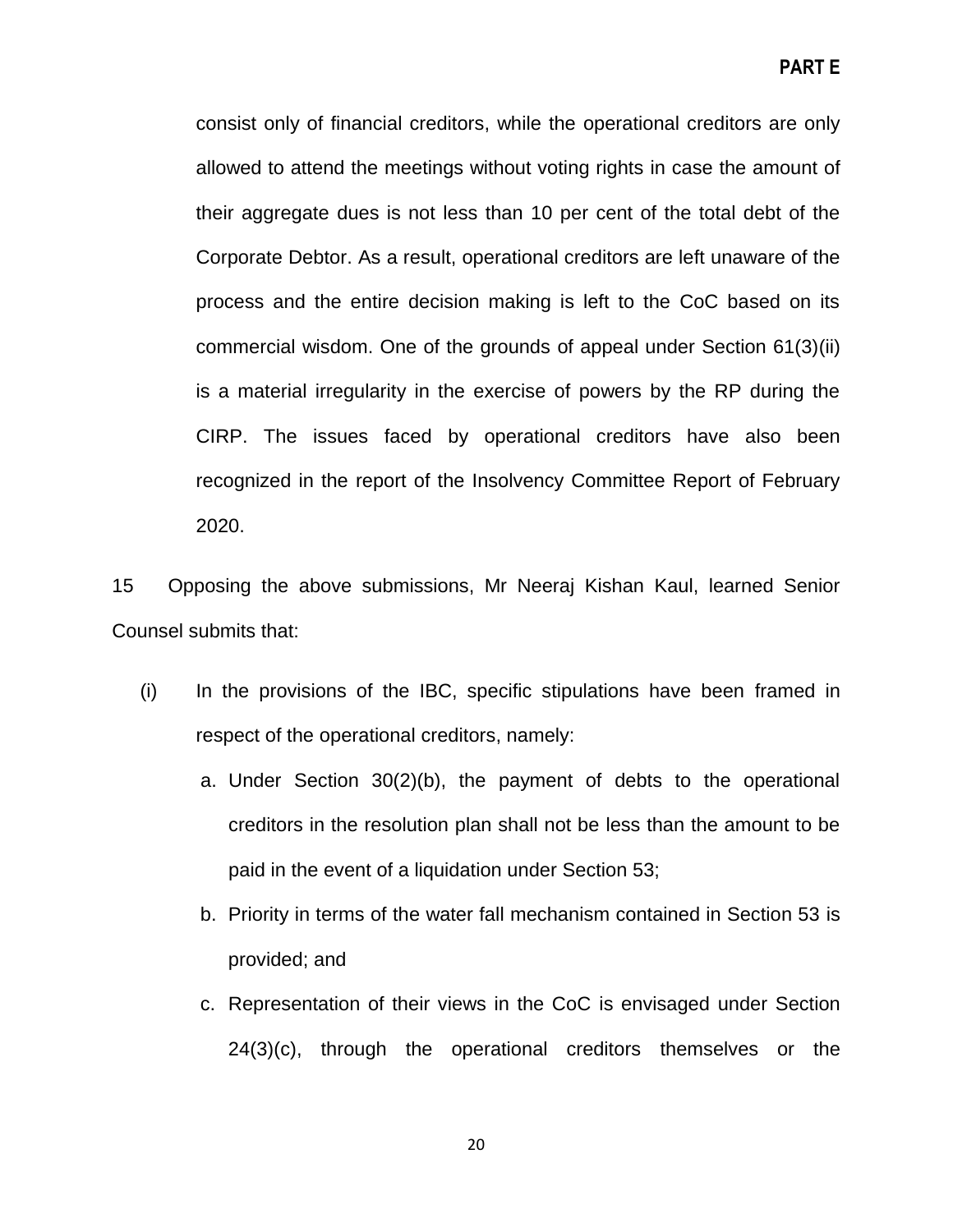representatives if they have aggregate dues which are not less than 10 per cent of the debt of the Corporate Debtor;

- (ii) If the proceedings were to take place strictly in accordance with the provisions of the IBC, the liquidation value would be zero. However, despite this, the resolution plan has provided for the operational creditors to receive 19.62 per cent of their dues as against 10.32 per cent for the financial creditors;
- (iii) The order of the NCLT by which six banks were excluded from the CoC has been stayed in appeal by the NCLAT. However, this issue is a *non sequitur* since the decision of the CoC to approve the resolution plan is with a voting share of 100 per cent. The exclusion of any financial creditors from the CoC has no significance to the requisite majority required for passing a resolution plan;
- (iv) The issue in regard to the exclusion of twenty-one indirect creditors is sought to be raised for the first time in this Court in the additional affidavit. Even if, for the sake of argument, it were to be conceded that twenty-one indirect creditors are excluded and financial creditors will receive 90 per cent of their dues, there is a fundamental difference under the IBC between the position of operational creditors and financial creditors which is emphasised by the decision of this Court in **Essar Steel India Limited** (supra);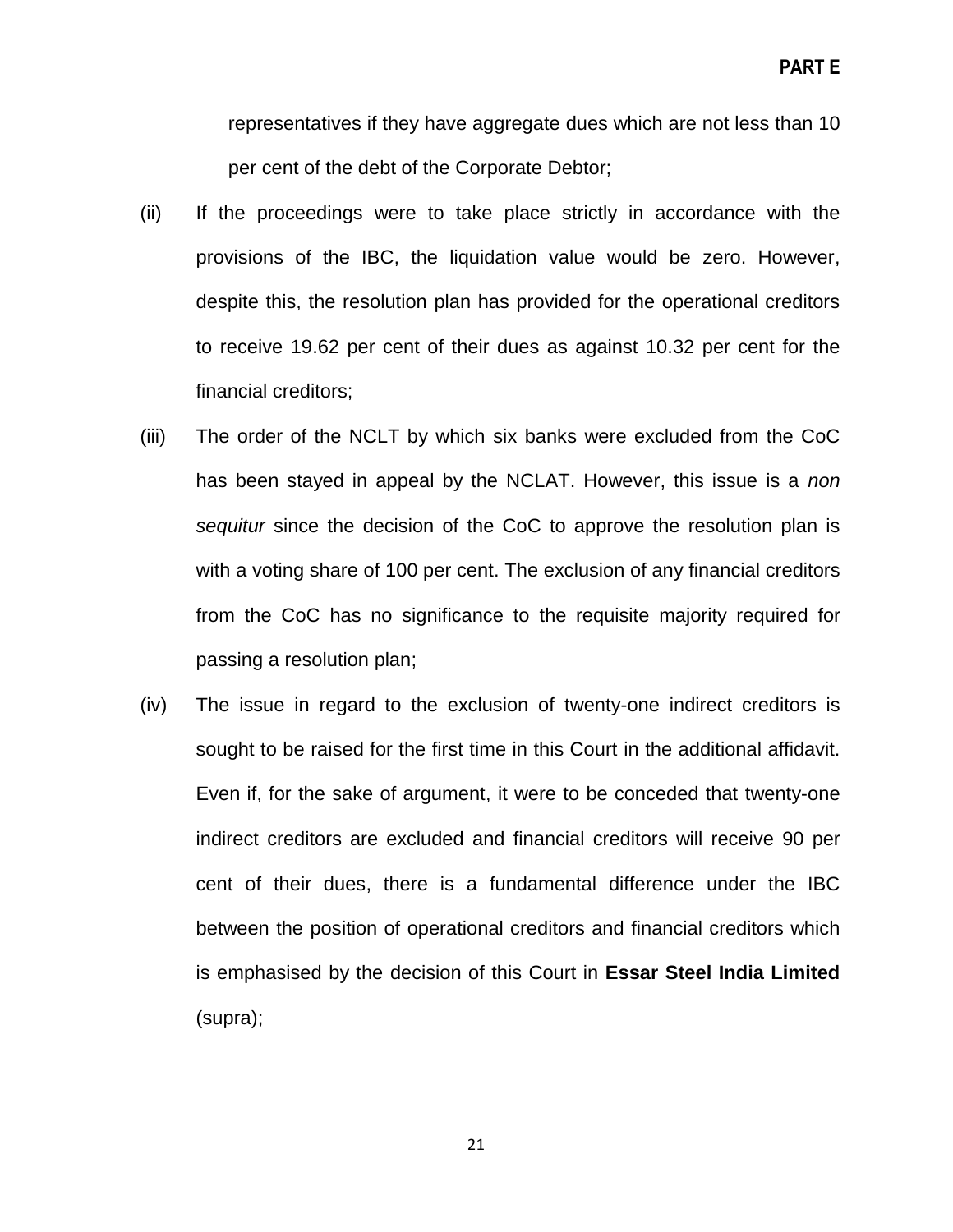- (v) The principle of equitable treatment applies as between creditors belonging to the same class, which is emphasised by Explanation 1 to Section 30(2)(b);
- (vi) There is a fundamental error on the part of the appellants in overlooking that the sum of Rs 800 crores, which is the realisable value of the preference shares, is a part of liquidation value. Thus, the value of these preference shares has been duly taken into account; and
- (vii) The CoC has approved the resolution plan based on its commercial wisdom. The NCLT in declining to scrutinize the commercial wisdom of the CoC has acted in accordance with the provisions of the IBC as well as the decisions of this Court.
- 16 The rival submissions will now be analyzed.

## <span id="page-21-0"></span>**F Analysis**

## <span id="page-21-1"></span>**F.1 Clearing the ground**

17 Before we deal with the legal submissions which have been canvassed during the course of the hearing, it is necessary to clear the ground on three factual aspects bearing on the outcome of the appeal:

## **(i) Valuation of Preference Shares**

18 The *first* aspect is in relation to the inclusion of the realisable value from the sale of preference shares held by Reliance Bhutan Limited, in Reliance Realty

22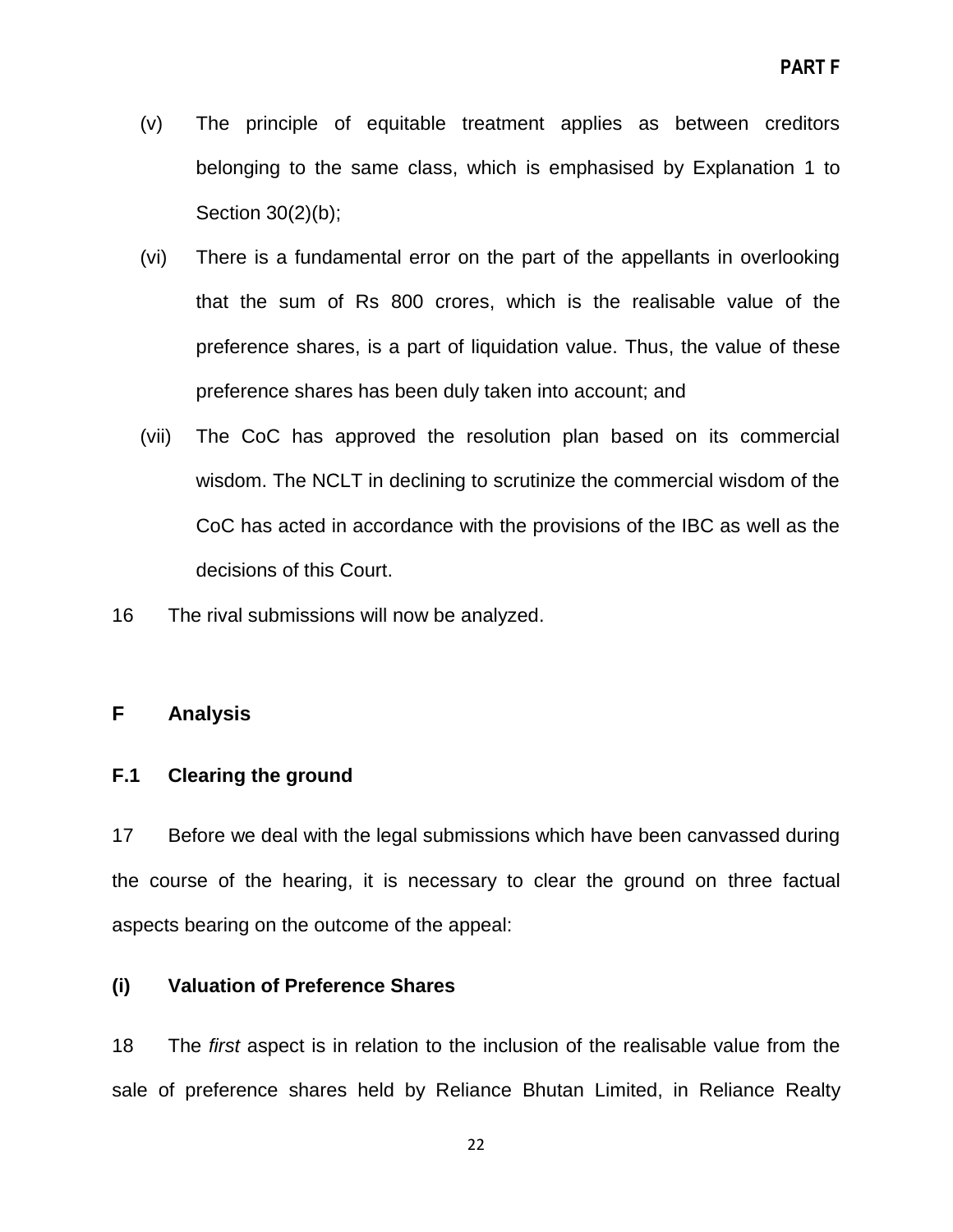Limited, in determining the liquidation value of the Corporate Debtor. It has been clarified in the affidavit filed by the insolvency professional, in pursuance of the order of this Court dated 10 March 2021, that under the IBC and its regulations, the RP appointed two registered valuers in accordance with Regulation 27 of the Insolvency and Bankruptcy Board of India (Insolvency Resolution Process for Corporate Persons) Regulations, 2016<sup>16</sup> to carry out the valuation of the Corporate Debtor and to determine the liquidation value and fair value in accordance with Regulation 35(1). These values were placed before the CoC, in accordance with Regulation 35(2) of the CIRP Regulations, upon receipt of the resolution plans. The submission of the appellants that the realisable value from these preference shares is excluded from the liquidation value of the Corporate Debtor has been rebutted by a specific clarification contained in the Monitoring Committee's affidavit, which was filed in these proceedings. As a matter of fact, the realisable value for the Corporate Debtor on account of any proceeds realised from the preference shares held by its subsidiary (Reliance Bhutan Limited), is included in the determination of the liquidation value of the Corporate Debtor. This statement in the affidavit is duly supported by relevant excerpts from the valuation reports dated 2 January 2020 and 6 December 2019, issued by the appointed valuers. The relevant extract from the report by Mr. Rakesh Narula on the fair value and liquidation value of the Corporate Debtor is set out below:

 $\overline{a}$ 

<sup>16</sup> **CIRP Regulations**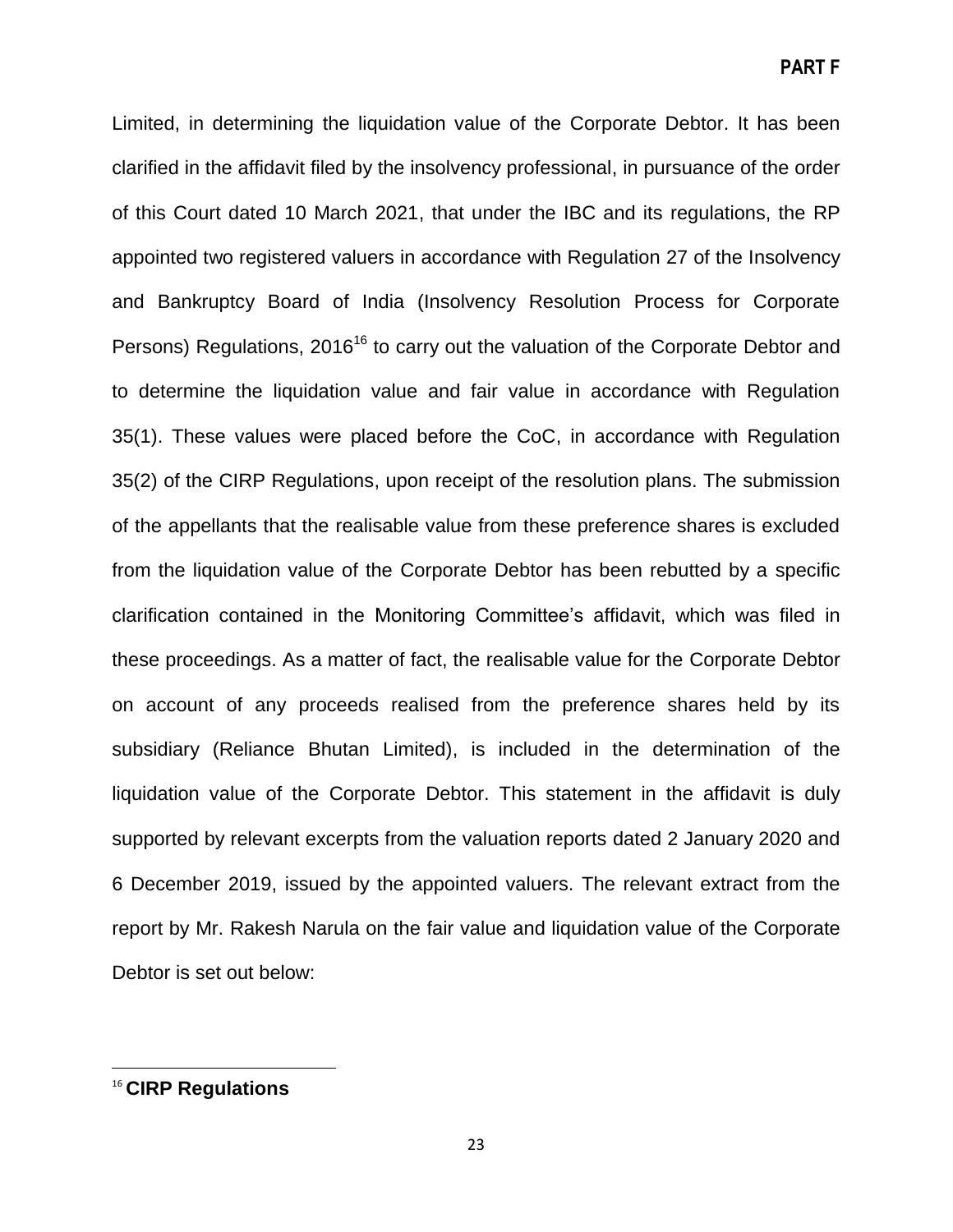#### ―**Basis of valuation & assumptions:**

#### **Non-Current Assets:**

#### **1) Investment:**

The balance of investment as per provisional financial statements was Rs 5 lakhs as on valuation date. It represents investment in equity shares of Reliance Bhutan Limited.

The only asset in the audited financial statements of the subsidiary is investment in preference shares of Reliance Realty Limited.

Based on our independent analysis of the value of real estate sitting on the balance sheet of Reliance Realty, we are of the opinion that the investment in Reliance Realty Limited is fully recoverable in the books of Reliance Bhutan Limited.

The book value of this investment is Rs 200 crores at which Reliance Bhutan Limited had purchased these shares from Reliance Infratel Limited. The original issue price of the preference shares was Rs 2,000 crores at which Reliance Realty Limited had issued the shares to Reliance lnfratel Limited in the financial year 2016 - 17, these shares were subsequently in the year 2016 - 17 were sold to Reliance Bhutan Limited for Rs. 200 Crores.

We have considered such shares to be redeemed at the original issue price of Rs 2,000 crores. Out of this receipt of Rs 2,000 crores, Reliance Bhutan Limited has existing liability of Rs 200 crores in the balance sheet which shall be paid first. The remaining balance of Rs 1,800 crores shall flow to the parent company, Reliance lnfratel Limited, which is considered as the fair value of this investment

The liquidation value is determined by discounting the fair value by 30% as the prevailing discount rate considering the current status of operations of the company.

#### 2) **Financial Assets:**

The carrying amount of the financial assets was Rs1 crore as per the provisional financial statements as on the valuation date. It comprises of the following:

#### a) **Other Financial Assets:**

It comprises of Rs 1 crores of deposits with bank having maturity of more than 12 months. We had requested for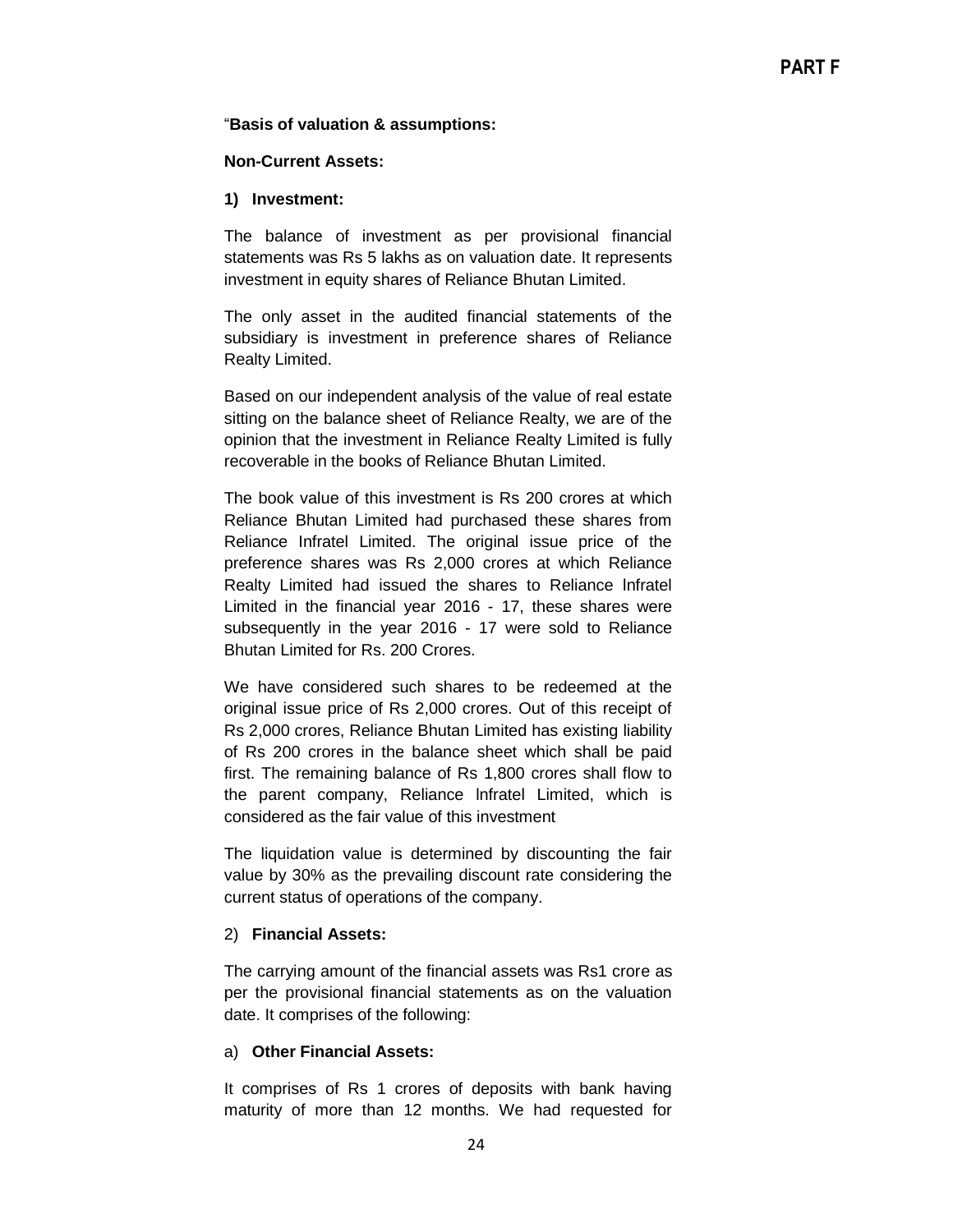balance confirmation for these deposits. We were not provided with either balance confirmations/ bank statements.

Since the same balance was disclosed in audited financials for the period ended 31 st March 2018 and in the provisional financial statements as on the valuation date, we……"

Therefore, the submission that the value of preference shares has not been included in calculating the liquidation value of the Corporate Debtor is factually incorrect.

### **(ii) Liquidation Value**

19 The *second* aspect relates to the liquidation value. On this, it has been clarified that the liquidation value due to the unsecured operational creditors would remain nil in all scenarios, including if the corpus of Rs 800 crores is separately considered. The liquidation value of the Corporate Debtor is Rs 4339.58 crores. The amount being infused by the successful resolution applicant is Rs 3720 crores. The amount of Rs 800 crores is a value ascribed under the approved resolution plan to be realised by the Corporate Debtor, pursuant to the remittance of proceeds in respect of the preference shares. Hence, cumulatively, the value being distributed under the approved valuation plan is Rs 4520 crores. It has been clarified that even if the liquidation value of the realisable value of the preference shares were to be considered in isolation for distribution amongst all the operational creditors, in terms of the priority contained in Section 53(1) of the Code, the liquidation value due to the appellants would still remain at nil.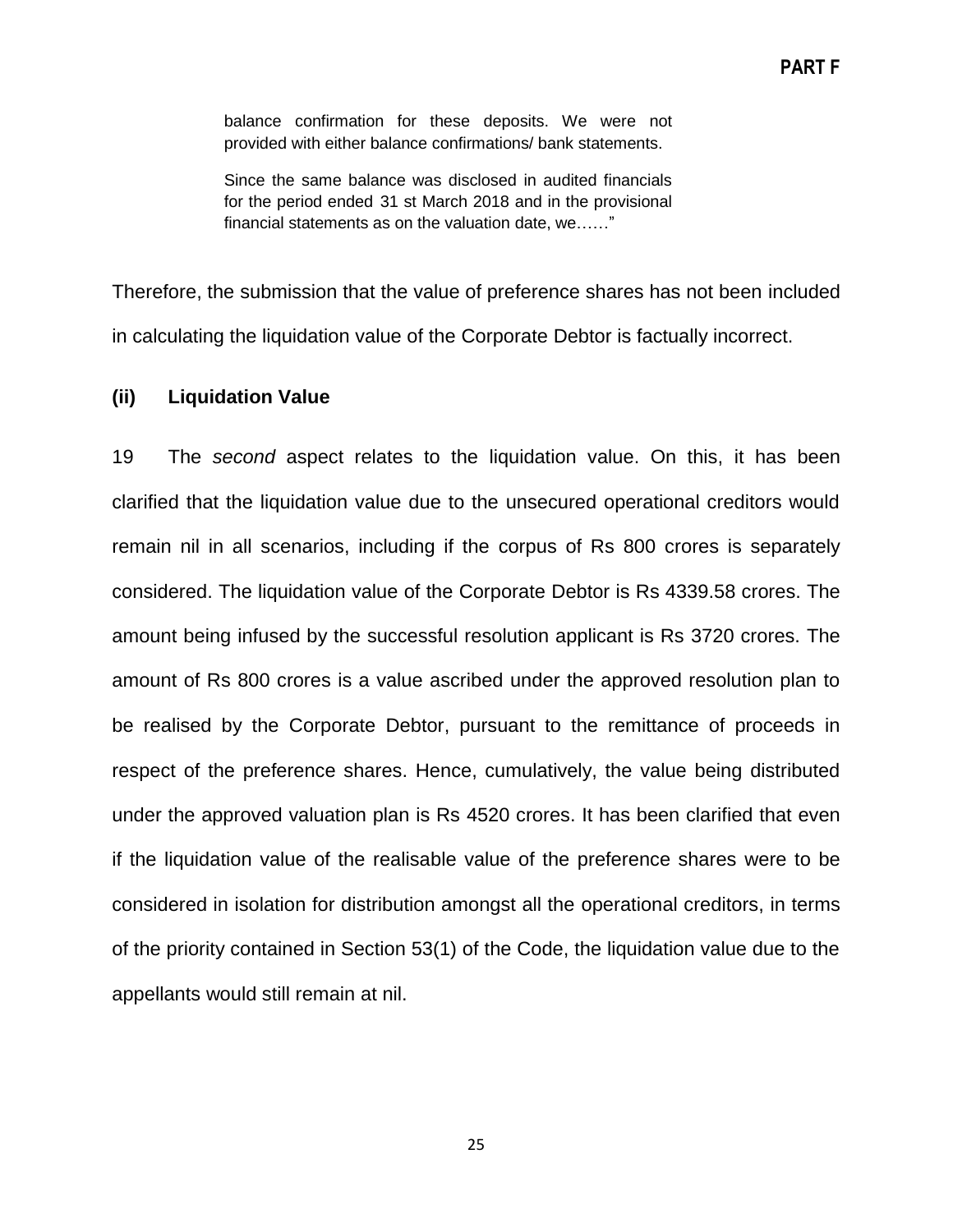**PART F**

### **(iii) The impact of exclusion**

20 The *third* aspect relates to the order of the NCLT in Doha Bank proceedings. The order of the NCLT in the application which was moved by Doha Bank for the removal of certain financial creditors from the CoC, has no bearing on the status of the approval of the resolution plan for the reason that it had received a unanimous approval with the 100 per cent voting share in the CoC. The exclusion of certain financial debts and hence, the exclusion of certain financial creditors from the CoC, pursuant to the order of the NCLT in the Doha Bank proceedings, has no practical implication since the resolution plan continues to be approved with a 100 per cent majority even after their exclusion.

21 The order of the NCLT in the Doha Bank proceedings did not provide for the inclusion of any new financial creditors. The consequence of the Doha Bank order would be that the *inter se* distribution between the financial creditors would be affected, which has no consequence for the operational creditors. In the affidavit which has been filed by the Monitoring Committee in pursuance to the order of the 10 March 2021 of this Court, it has also been stated that:

> ".. in terms of the Doha Bank Order, upon the exclusion of certain erstwhile financial creditors from the COC of the Corporate Debtor (and correspondingly the financial debt of such creditors), the revised financial debt in respect of the Corporate Debtor shall be INR 3,11,84,51,89,041/- (Thirty one thousand one hundred eighty four crores fifty one lakhs eighty nine thousand and forty one). Being an amount which is more than 7 times the liquidation value of the Corporate Debtor, such exclusion will have no implication in respect of the distribution to operational creditors under the resolution plan."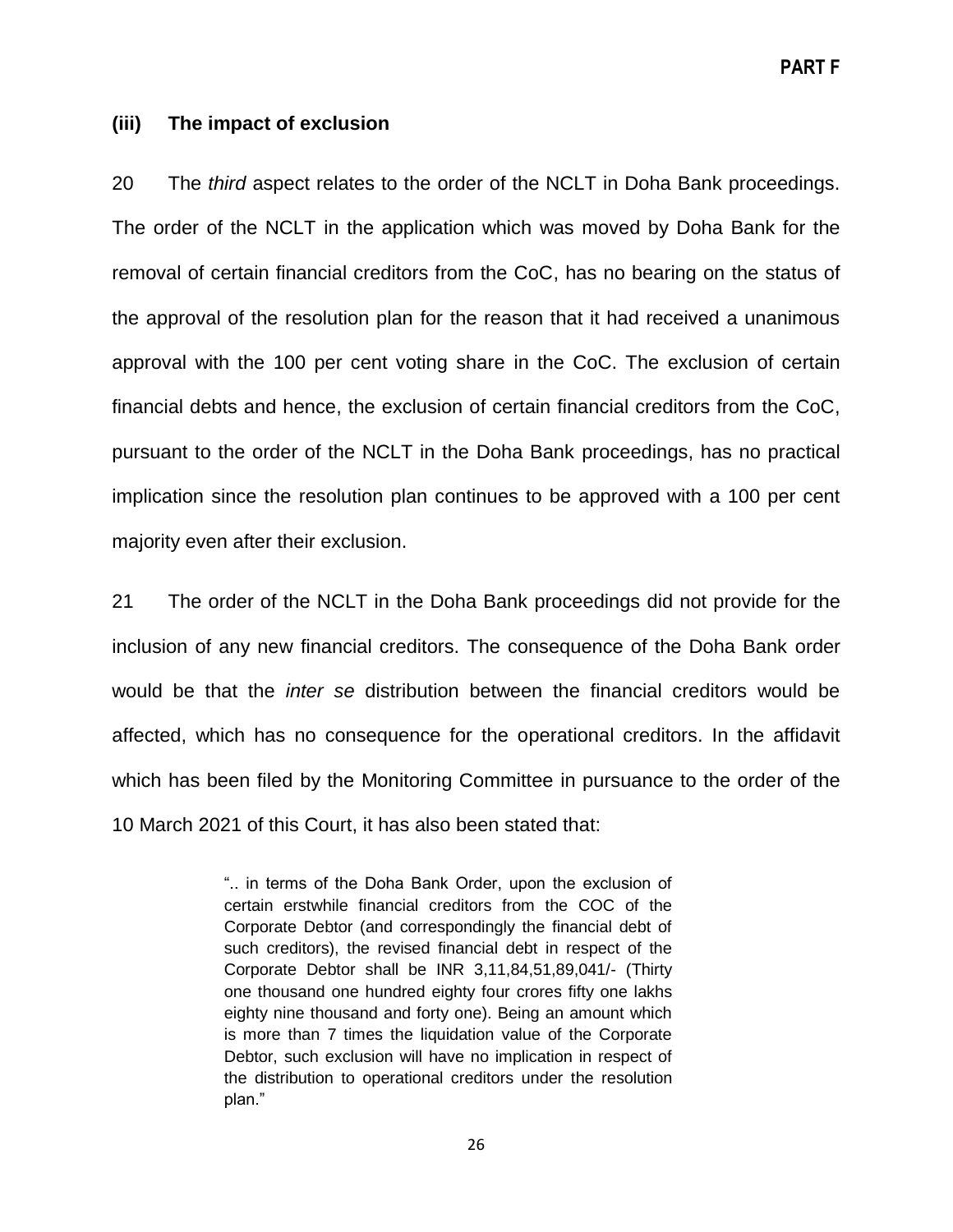The above statement has not been controverted during the course of the submissions.

## <span id="page-26-0"></span>**F.2 Jurisdiction to approve a Resolution Plan**

 $\overline{\phantom{a}}$ 

22 The resolution plan was approved by the CoC, in compliance with the provisions of the IBC. The jurisdiction of the Adjudicating Authority under Section 31(1) is to determine whether the resolution plan, as approved by the CoC, complies with the requirements of Section 30(2). The NCLT is within its jurisdiction in approving a resolution plan which accords with the IBC. There is no equity-based jurisdiction with the NCLT, under the provisions of the IBC.

23 Now, it is in this backdrop that it becomes necessary for this Court to revisit some of the provisions of the IBC and to take note of the interpretation which has been placed upon them in successive decisions of this Court. Section 30(1) envisages the submission of a resolution plan by a resolution applicant. On the submission of the resolution plan, the RP is required to examine it and to confirm, in terms of sub-Section (2) of Section 30, that the plan abides by the statutory requirements spelt out in clauses (a) to  $(f)^{17}$ .

 $17$  "(2) The resolution professional shall examine each resolution plan received by him to confirm that each resolution plan—

<sup>(</sup>a) provides for the payment of insolvency resolution process costs in a manner specified by the Board in priority to the payment of other debts of the corporate debtor;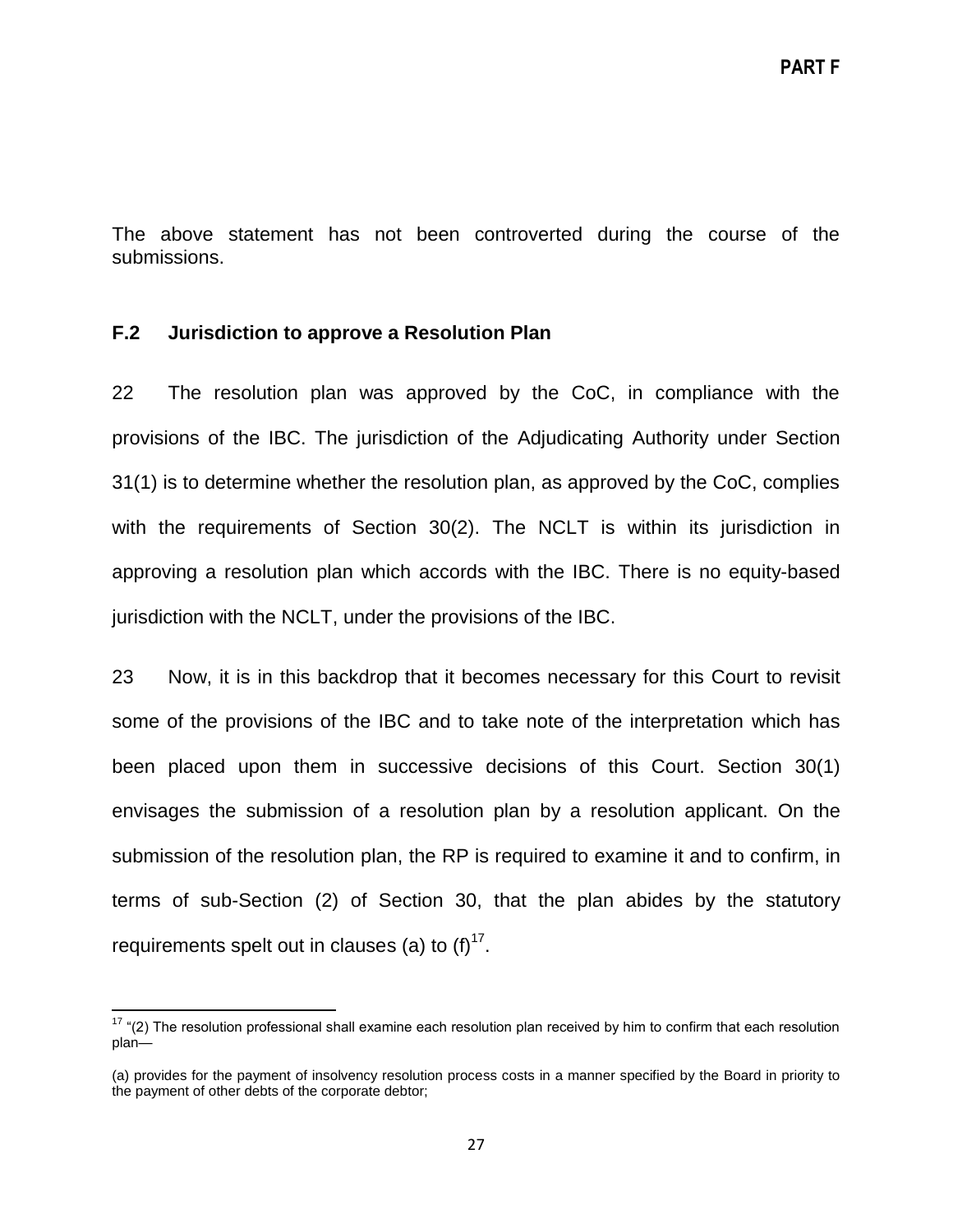24 The RP has to present to the CoC, for its approval, such resolution plans which conform to the conditions specified in sub-Section (2) of Section 30. The approval of the resolution plan is a statutory function which is entrusted to the CoC, under sub-Section (4) of Section 30. The CoC may approve a resolution plan with a voting percentage of not less 66 per cent of the voting shares of financial creditors after considering: *(i)* its feasibility and viability; *(ii)* the manner of distribution proposed having regard to the order of priority amongst creditors laid down in Section 53(1) of the IBC, including priority and value of the security interest of the secured creditors; and *(iii)* such other requirements as may be specified by the

(b) provides for the payment of debts of operational creditors in such manner as may be specified by the Board which shall not be less than—

(i) the amount to be paid to such creditors in the event of a liquidation of the corporate debtor under Section 53; or

(ii) the amount that would have been paid to such creditors, if the amount to be distributed under the resolution plan had been distributed in accordance with the order of priority in sub-section (1) of Section 53,

whichever is higher, and provides for the payment of debts of financial creditors, who do not vote in favour of the resolution plan, in such manner as may be specified by the Board, which shall not be less than the amount to be paid to such creditors in accordance with sub-section (1) of Section 53 in the event of a liquidation of the corporate debtor.

*Explanation* 1.—For the removal of doubts, it is hereby clarified that a distribution in accordance with the provisions of this clause shall be fair and equitable to such creditors.

*Explanation* 2.—For the purposes of this clause, it is hereby declared that on and from the date of commencement of the Insolvency and Bankruptcy Code (Amendment) Act, 2019, the provisions of this clause shall also apply to the corporate insolvency resolution process of a corporate debtor—

(i) where a resolution plan has not been approved or rejected by the Adjudicating Authority;

(ii) where an appeal has been preferred under Section 61 or Section 62 or such an appeal is not time barred under any provision of law for the time being in force; or

(iii) where a legal proceeding has been initiated in any court against the decision of the Adjudicating Authority in respect of a resolution plan;

(c) provides for the management of the affairs of the corporate debtor after approval of the resolution plan;

(d) the implementation and supervision of the resolution plan;

 $\overline{\phantom{a}}$ 

(e) does not contravene any of the provisions of the law for the time being in force;

(f) conforms to such other requirements as may be specified by the Board."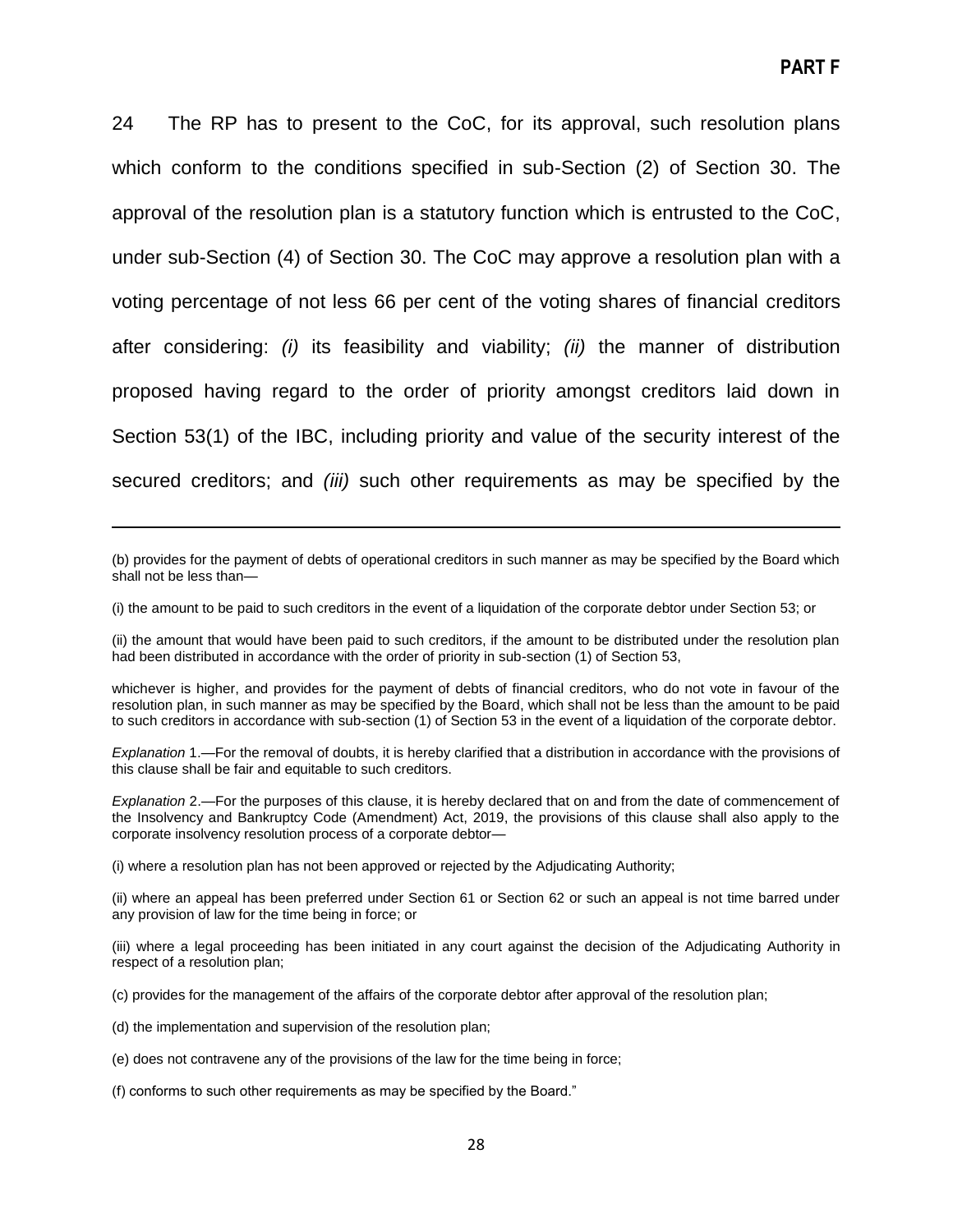Insolvency and Bankruptcy Board of India. In other words, the decision to approve a resolution plan is entrusted to the CoC.

25 The function of the Adjudicating Authority under Section 31 is to determine whether the resolution plan "as approved by the CoC" under Section 30(4) "meets the requirements" under Section 30(2). If the Adjudicating Authority is satisfied that the resolution plan, as approved, meets the requirements under sub-Section (2) of Section 30, "it shall by order approve the resolution plan" which shall then be binding on the Corporate Debtor and all stakeholders, including those specifically spelt out:

> "31. (1) If the Adjudicating Authority is satisfied that the resolution plan as approved by the committee of creditors under sub-section (4) of section 30 meets the requirements as referred to in sub-section (2) of section 30, it shall by order approve the resolution plan which shall be binding on the corporate debtor and its employees, members, creditors, including the Central Government, any State Government or any local authority to whom a debt in respect of the payment of dues arising under any law for the time being in force, such as authorities to whom statutory dues are owed, guarantors and other stakeholders involved in the resolution plan."

26 The jurisdiction which has been conferred upon the Adjudicating Authority in regard to the approval of a resolution plan is statutorily structured by sub-Section (1) of Section 31. The jurisdiction is limited to determining whether the requirements which are specified in sub-Section (2) of Section 30 have been fulfilled. This is a jurisdiction which is statutorily-defined, recognised and conferred, and hence cannot be equated with a jurisdiction in equity, that operates independently of the provisions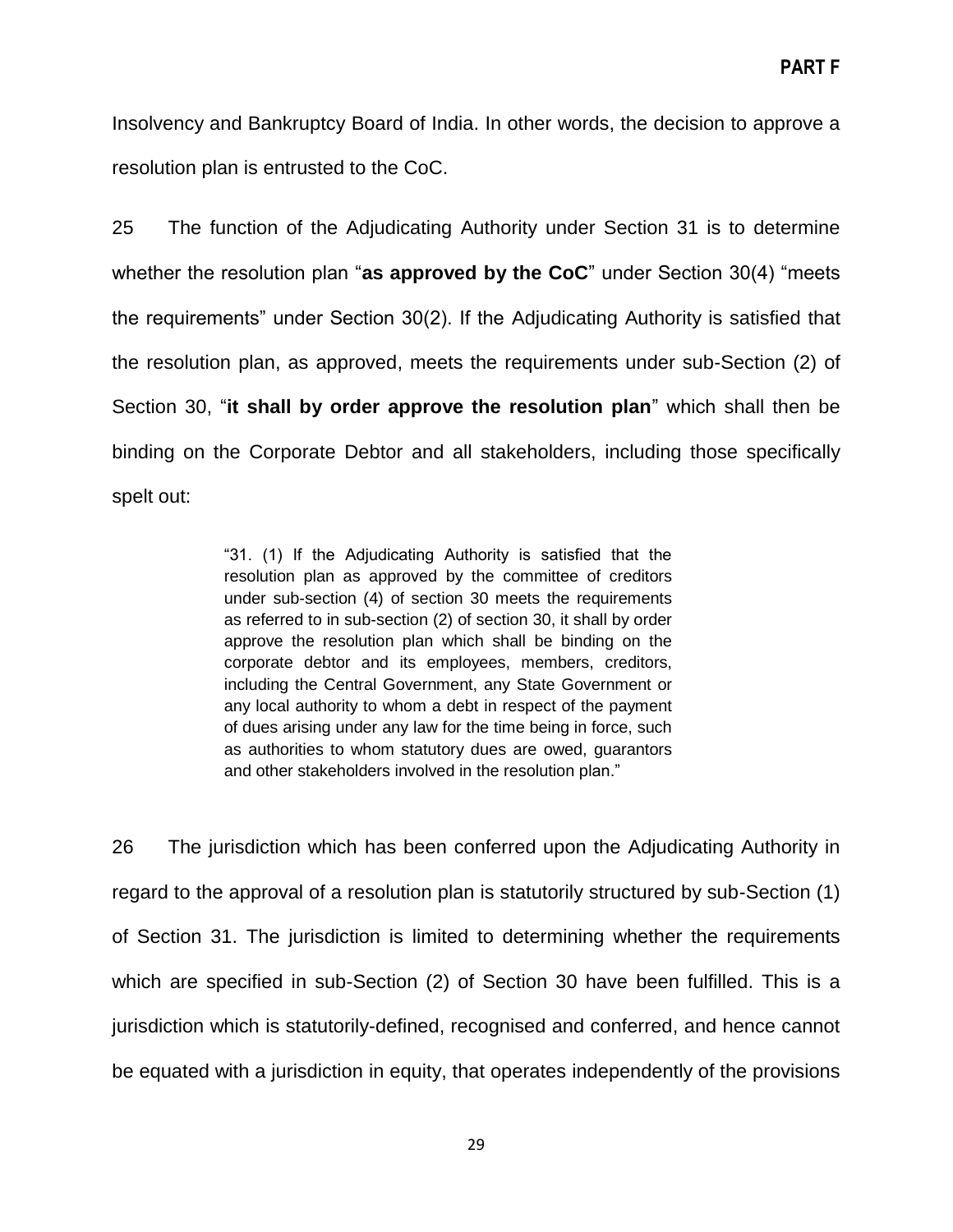of the statute. The Adjudicating Authority as a body owing its existence to the statute, must abide by the nature and extent of its jurisdiction as defined in the statute itself.

27 The jurisdiction of the Appellate Authority under Section 61(3), while considering an appeal against an order approving a resolution plan under Section 31, is similarly structured on specified grounds. Section 61(3) provides:

> ―61…..(3) An appeal against an order approving a resolution plan under section 31 may be filed on the following grounds, namely:—

> (i) the approved resolution plan is in contravention of the provisions of any law for the time being in force;

> (ii) there has been material irregularity in exercise of the powers by the resolution professional during the corporate insolvency resolution period;

> (iii) the debts owed to operational creditors of the corporate debtor have not been provided for in the resolution plan in the manner specified by the Board;

> (iv) the insolvency resolution process costs have not been provided for repayment in priority to all other debts; or

> (v) the resolution plan does not comply with any other criteria specified by the Board."

28 Section 5(7) defines the expression 'financial creditors' while Section 5(8) defines the expression 'financial debt'. The expression 'operational creditor' is defined in Section 5(20), while the expression 'operational debt' is defined in Section 5(21). Now, insofar as the operational creditors are concerned, there are specific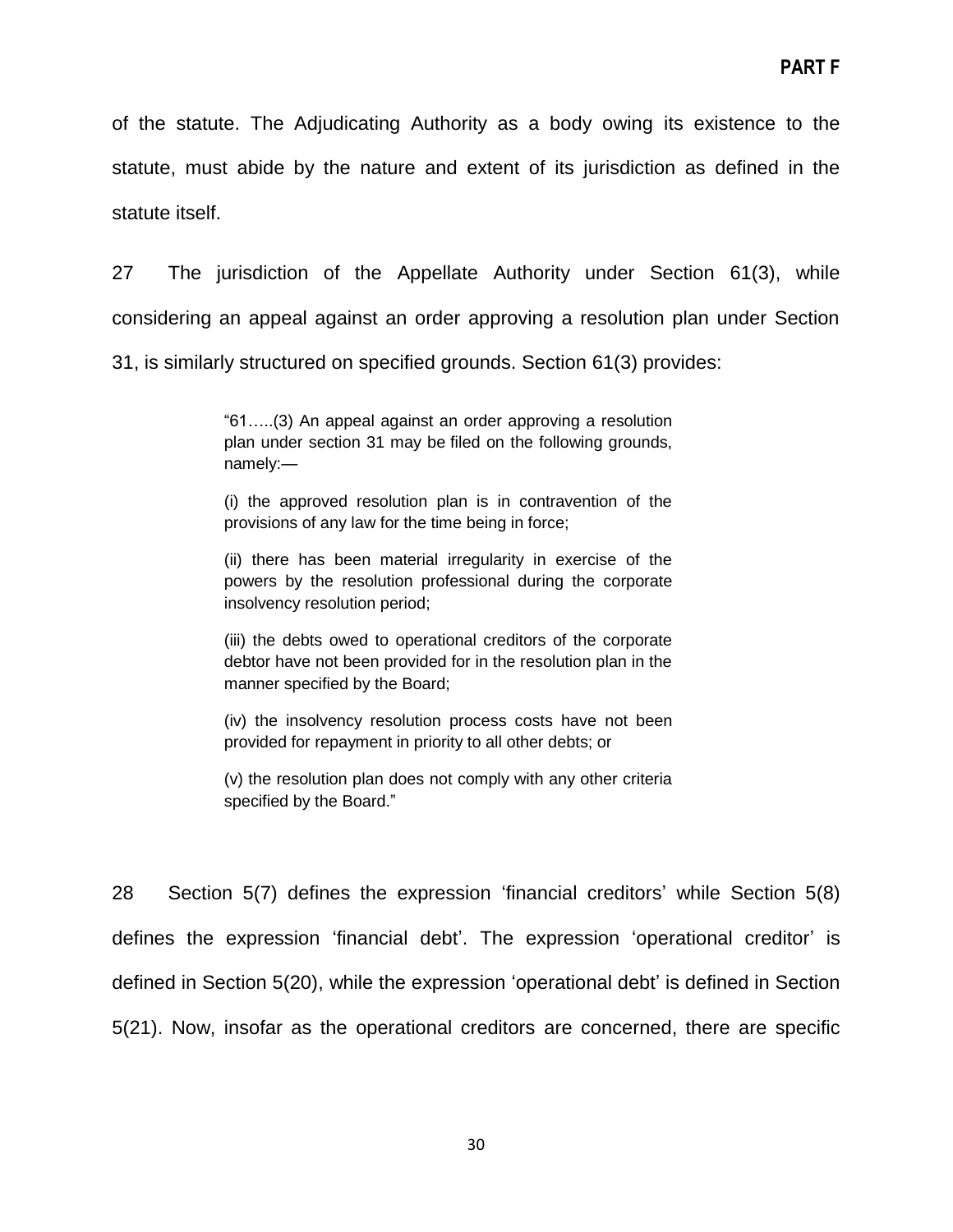requirements which have been spelt out in sub-Section (2)(b) of Section 30. Section

30(2)(b) requires the RP to confirm upon examination that the resolution plan:

―30…(2)….(b) provides for the payment of debts of operational creditors in such manner as may be specified by the Board which shall not be less than-

(i) the amount to be paid to such creditors in the event of a liquidation of the corporate debtor under section 53; or

(ii) the amount that would have been paid to such creditors, if the amount to be distributed under the resolution plan had been distributed in accordance with the order of priority in sub-section (1) of section 53,

whichever is higher, and provides for the payment of debts of financial creditors, who do not vote in favour of the resolution plan, in such manner as may be specified by the Board, which shall not be less than the amount to be paid to such creditors in accordance with sub-section (1) of section 53 in the event of a liquidation of the corporate debtor.

Explanation 1. — For removal of doubts, it is hereby clarified that a distribution in accordance with the provisions of this clause shall be fair and equitable to such creditors...."

In other words, the amount which is payable to the operational creditors towards their debts must at least be either what is provided in sub-clause (i) or sub-clause (ii) of clause (b), whichever is higher. Sub clause (i) refers to the amount paid to the operational creditors in the event of a liquidation under Section 53. Sub-clause (ii) refers to the amount that would have been paid to the operational creditors, if the amount to be distributed under the resolution plan was distributed in accordance with the order of priority under Section 53(1)(b), which provides for a waterfall mechanism.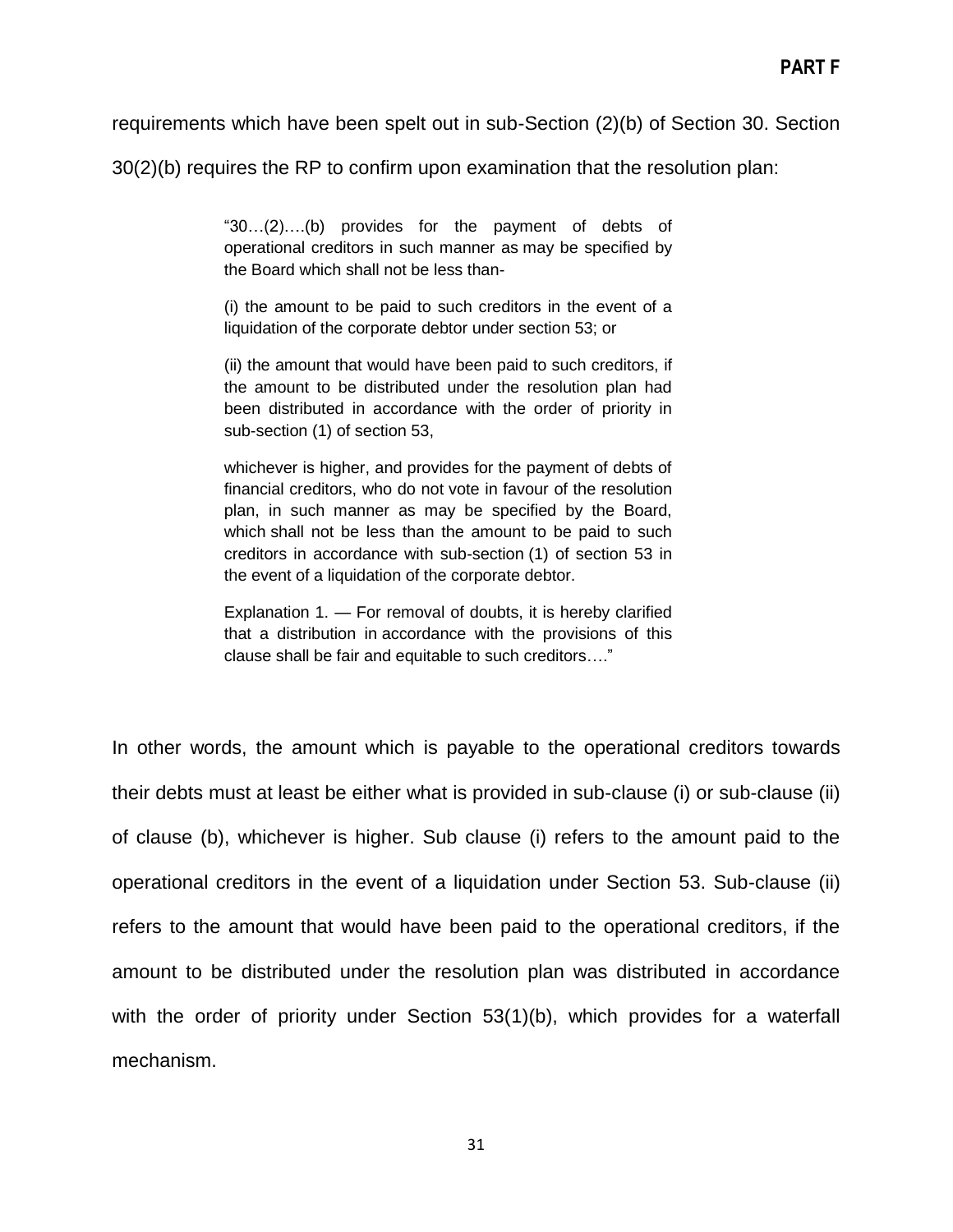29 These provisions indicate that the ambit of the Adjudicating Authority is to determine whether the amount that is payable to the operational creditors under the resolution plan is consistent with the above norms which have been stipulated in clause (b) of sub-clause (2) of Section 30. Significantly, Explanation-1 to clause (b), which is clarificatory in nature, provides that a distribution which is in accordance with the provisions of the clause "shall be fair and equitable" to such creditors. Fair and equitable treatment, in other words, is what is fair and equitable between the operational creditors as a class, and not between different classes of creditors. The statute has indicated that once the requirements of Section 30(2)(b) are fulfilled, the distribution in accordance with its provisions is to be treated as fair and equitable to the operational creditors.

30 The appellants are challenging the treatment of operational creditors on the ground that it has not been fair and equitable. The entitlement of the operational creditors being defined by sub-clause (b) of sub-section (2) of Section 30, the clarification contained in Explanation-1 must apply. As such, as long as the payment under the resolution plan is fair and equitable amongst the operational creditors as a class, it satisfies the requirements of Section 30(2)(b).

31 The nature of the jurisdiction which is exercised by the Adjudicating Authority, while approving a resolution plan under Section 31, has been interpreted in the judgment of a two-Judge Bench in **K Sashidhar** vs **India Overseas Bank**<sup>18</sup> (**"K Sashidhar**"). The decision emphasizes that the Adjudicating Authority is

 $\overline{\phantom{a}}$ 

32

<sup>&</sup>lt;sup>18</sup> (2019) 12 SCC 150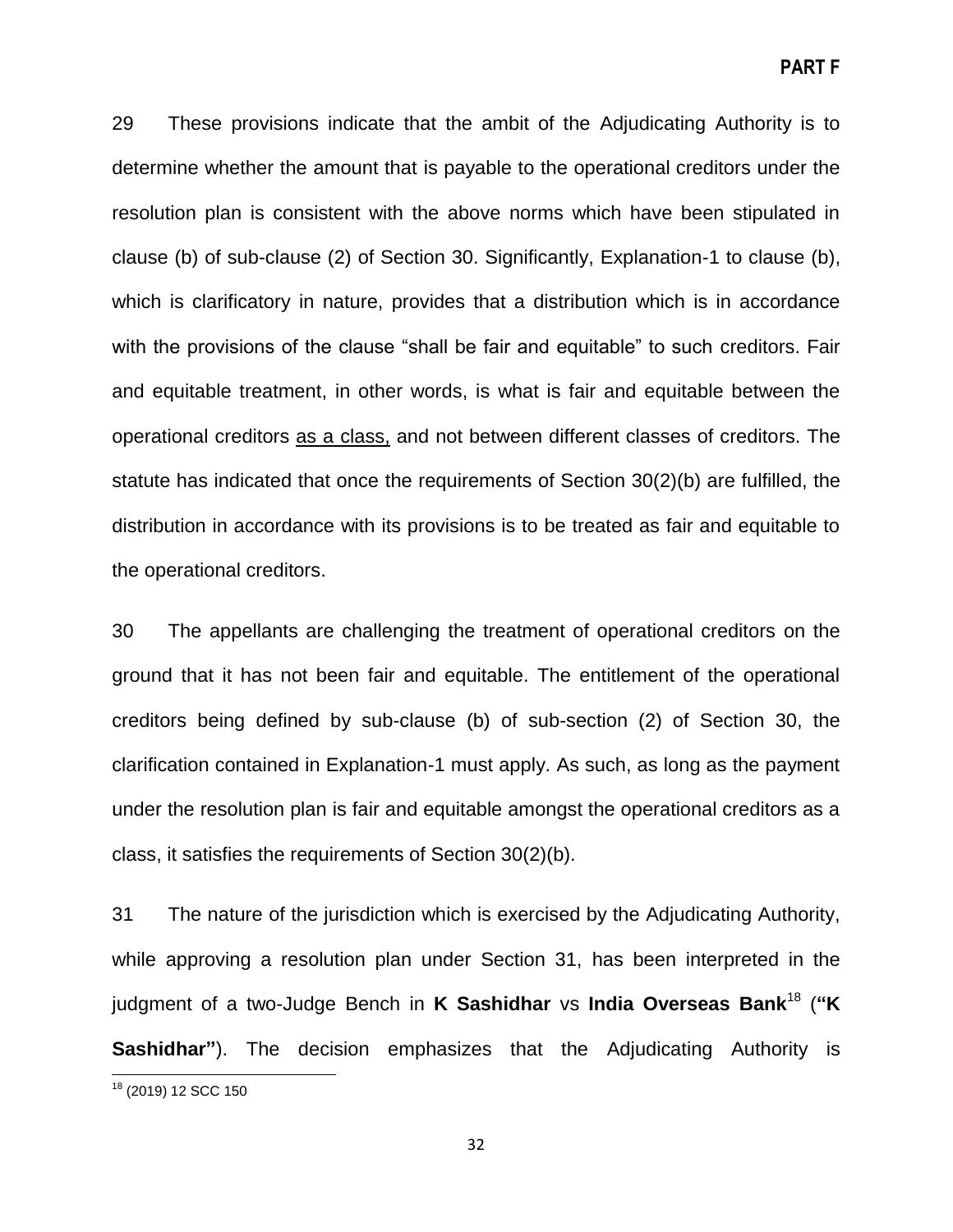circumscribed by Section 31 to scrutinizing the resolution plan "as approved" by the CoC under Section 30(4). Moreover, even within the scope of that enquiry, the grounds on which the Adjudicating Authority can reject the plan is with reference to the matters specified in sub-Section (2) of Section 30. Similarly, the Court notes that the jurisdiction of the Appellate Authority to entertain an appeal against an approved resolution plan is defined by sub-Section (3) of Section 61. Now, it is in this context, that the consistent principle of law which has been laid down is that neither the Adjudicating Authority nor the Appellate Authority can enter into the commercial wisdom underlying the approval granted by the CoC to the resolution plan. The commercial wisdom of the CoC in its collegial capacity is, hence, not justiciable.

32 In **K Sashidhar** (supra), Justice A M Khanwilkar, speaking for the two-Judge Bench, held:

> ―57. On a bare reading of the provisions of the I&B Code, it would appear that the remedy of appeal under Section 61(1) is against an "order passed by the adjudicating authority (NCLT)", which we will assume may also pertain to recording of the fact that the proposed resolution plan has been rejected or not approved by a vote of not less than 75% of voting share of the financial creditors. Indubitably, the remedy of appeal including the width of jurisdiction of the appellate authority and the grounds of appeal, is a creature of statute. The provisions investing jurisdiction and authority in NCLT or NCLAT as noticed earlier, have not made the commercial decision exercised by CoC of not approving the resolution plan or rejecting the same, justiciable. This position is reinforced from the limited grounds specified for instituting an appeal that too against an order "approving a resolution plan" under Section 31. First, that the approved resolution plan is in contravention of the provisions of any law for the time being in force. Second, there has been material irregularity in exercise of powers "by the resolution professional" during the corporate insolvency resolution period. Third, the debts owed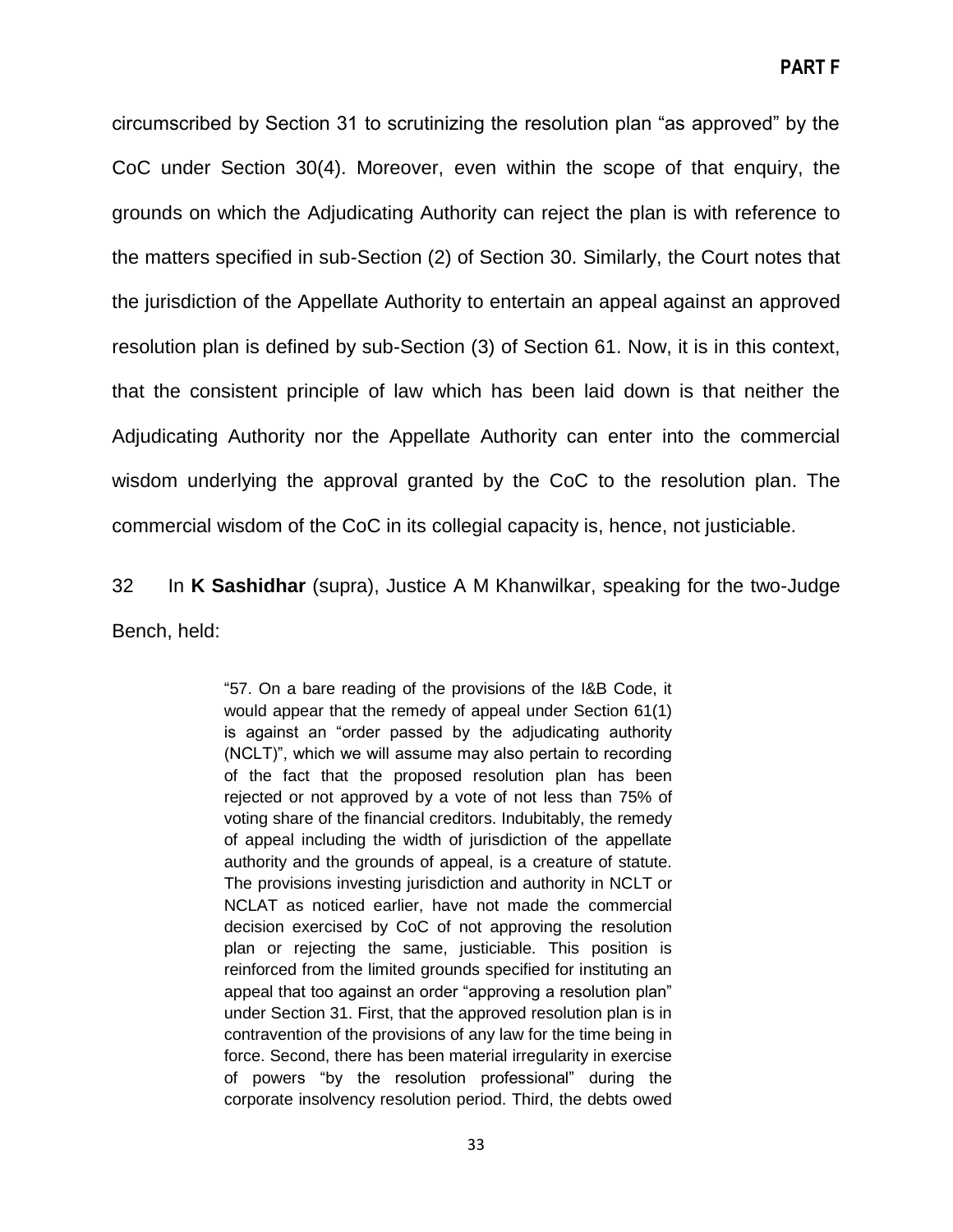to operational creditors have not been provided for in the resolution plan in the prescribed manner. Fourth, the insolvency resolution plan costs have not been provided for repayment in priority to all other debts. Fifth, the resolution plan does not comply with any other criteria specified by the Board. Significantly, the matters or grounds—be it under Section 30(2) or under Section 61(3) of the I&B Code—are regarding testing the validity of the "approved" resolution plan by CoC; and not for approving the resolution plan which has been disapproved or deemed to have been rejected by CoC in exercise of its business decision.

58. Indubitably, the inquiry in such an appeal would be limited to the power exercisable by the resolution professional under Section 30(2) of the I&B Code or, at best, by the adjudicating authority (NCLT) under Section 31(2) read with Section 31(1) of the I&B Code. No other inquiry would be permissible. Further, the jurisdiction bestowed upon the appellate authority (NCLAT) is also expressly circumscribed. It can examine the challenge only in relation to the grounds specified in Section 61(3) of the I&B Code, which is limited to matters "other than" enquiry into the autonomy or commercial wisdom of the dissenting financial creditors. **Thus, the prescribed authorities (NCLT/NCLAT) have been endowed with limited jurisdiction as specified in the I&B Code and not to act as a court of equity or exercise plenary powers.**

59. In our view, neither the adjudicating authority (NCLT) nor the appellate authority (Nclat) has been endowed with the jurisdiction to reverse the commercial wisdom of the dissenting financial creditors and that too on the specious ground that it is only an opinion of the minority financial creditors……"

#### **(emphasis supplied)**

The Court, also held (in paragraph 62) that the legislative history of the IBC indicated that "there is a contra indication that the commercial or business decisions of financial creditors are not open to any judicial review by the adjudicating authority or the appellate authority".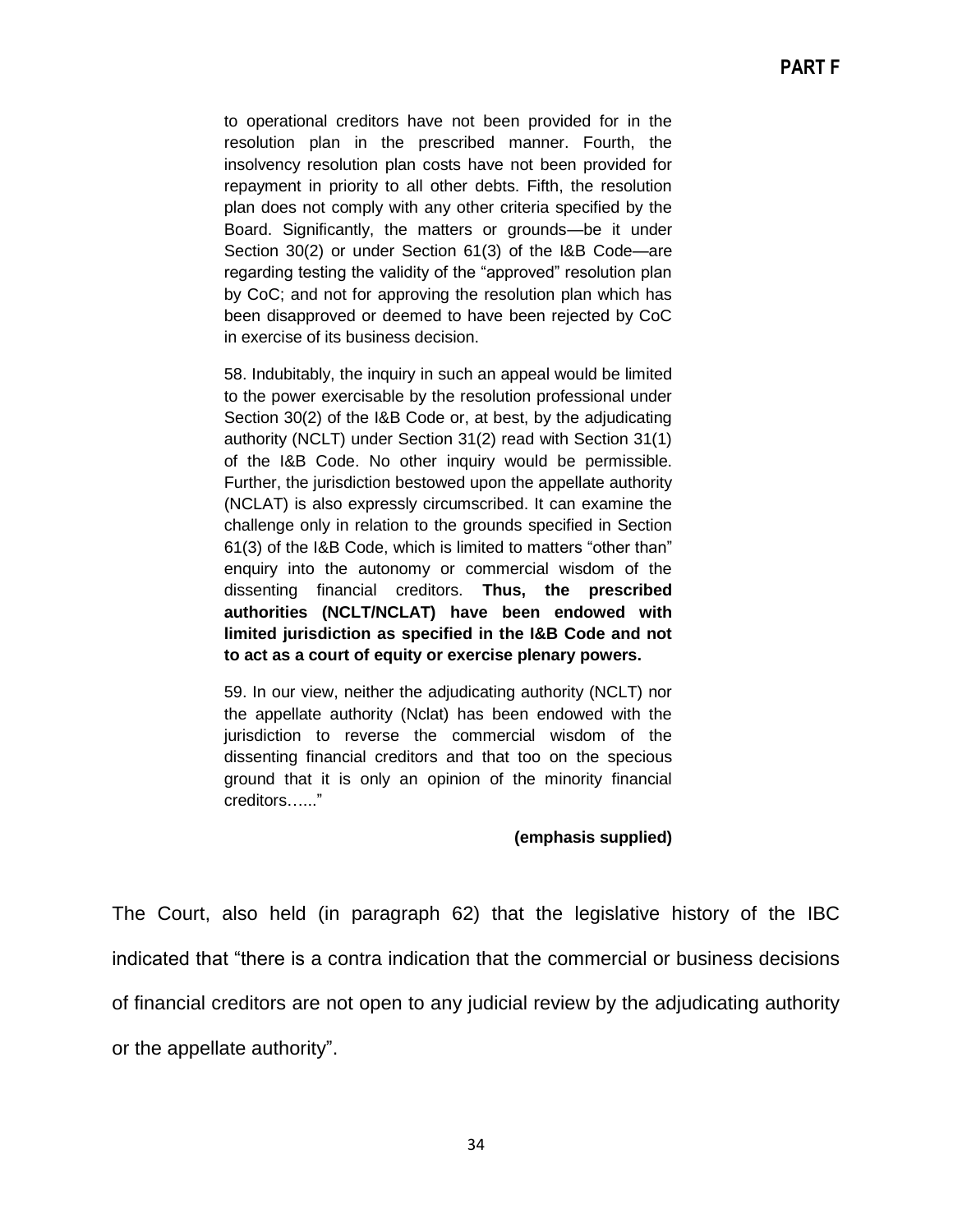33 The above principles have been re-emphasised and taken further by a three-Judge Bench in **Essar Steel India Limited** (supra). The Court, speaking through Justice R F Narminan, held:

> ―73. There is no doubt whatsoever that the ultimate discretion of what to pay and how much to pay each class or sub-class of creditors is with the Committee of Creditors, but, the decision of such Committee must reflect the fact that it has taken into account maximising the value of the assets of the corporate debtor and the fact that it has adequately balanced the interests of all stakeholders including operational creditors. This being the case, judicial review of the Adjudicating Authority that the resolution plan as approved by the Committee of Creditors has met the requirements referred to in Section 30(2) would include judicial review that is mentioned in Section 30(2)(*e*), as the provisions of the Code are also provisions of law for the time being in force. Thus, while the Adjudicating Authority cannot interfere on merits with the commercial decision taken by the Committee of Creditors, the limited judicial review available is to see that the Committee of Creditors has taken into account the fact that the corporate debtor needs to keep going as a going concern during the insolvency resolution process; that it needs to maximize the value of its assets; and that the interests of all stakeholders including operational creditors has been taken care of. If the Adjudicating Authority finds, on a given set of facts, that the aforesaid parameters have not been kept in view, it may send a resolution plan back to the Committee of Creditors to re-submit such plan after satisfying the aforesaid parameters. The reasons given by the Committee of Creditors while approving a resolution plan may thus be looked at by the Adjudicating Authority only from this point of view, and once it is satisfied that the Committee of Creditors has paid attention to these key features, it must then pass the resolution plan, other things being equal."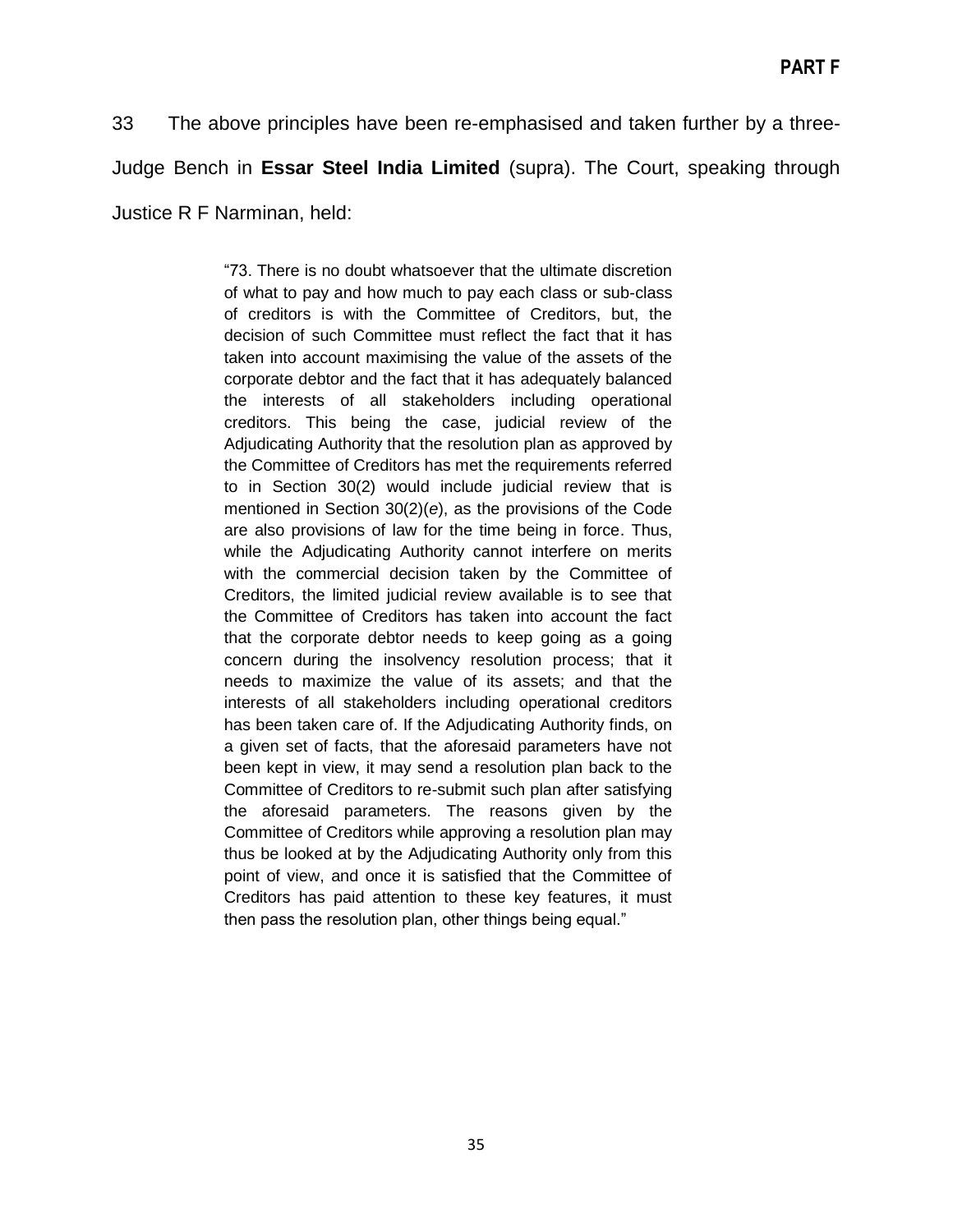34 The precedents laid down by this Court are in tandem with recommendations made in the UNCITRAL's Legislative Guide on Insolvency Law, which states that it is desirable that a court does not interfere with the commercial wisdom of the decisions taken by the creditors. The relevant extract is reproduced below<sup>19</sup>:

> ―63. The more complex the decisions the court is asked to make in terms of approval or confirmation, the more relevant knowledge and expertise is required of the judges and the greater the potential for judges to interfere in what are essentially commercial decisions of creditors to approve or reject a plan. In particular, it is highly desirable that the law not require or permit the court to review the economic and commercial basis of the decision of creditors (including issues of fairness that do not relate to the approval procedure, but rather to the substance of what has been agreed) nor that it be asked to review particular aspects of the plan in terms of their economic feasibility, unless the circumstances in which this power can be exercised are narrowly defined or the court has the competence and experience to exercise the necessary level of commercial and economic judgement."

## <span id="page-35-0"></span>**F.3 Exercise of jurisdiction**

35 Mr Dushyant Dave, learned Senior Counsel, sought to place emphasis on the

abovementioned observations in paragraph 73 of the decision in **Essar Steel India** 

**Limited** (supra) to submit that the decision of the CoC must reflect that it has taken

into account the need to:

(i) Maximize the value of assets of the CD; and

l <sup>19</sup> Available at <https://uncitral.un.org/sites/uncitral.un.org/files/media-documents/uncitral/en/05-80722\_ebook.pdf> accessed 6 August 2021, pg. 228-229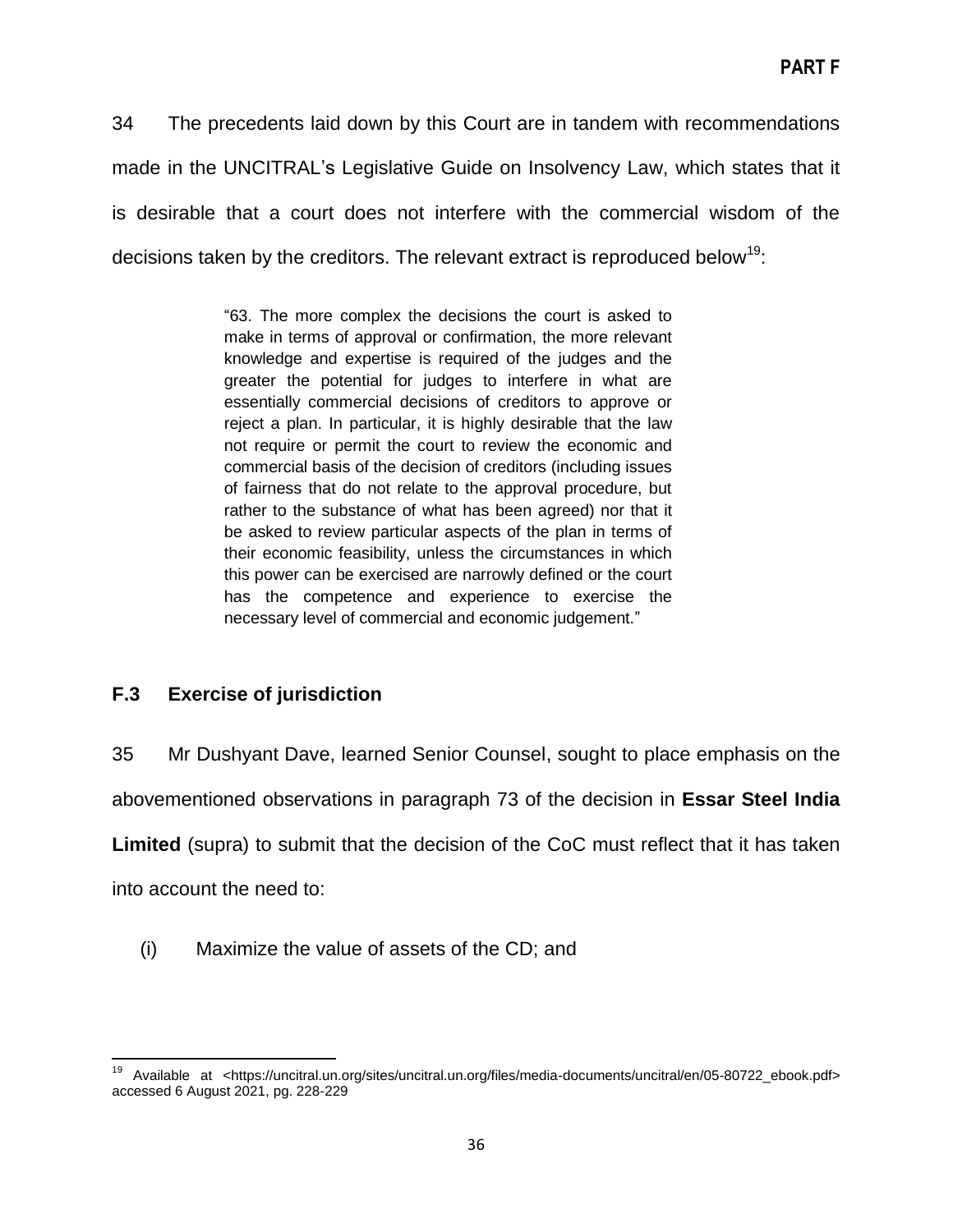(ii) Adequately balance the interest of all stakeholders, including of operational creditors.

The submission of learned Counsel is that in the present case, there was a failure to maximise the value of the assets and to balance the interests of the stakeholders.

36 The submission that there has been a failure to maximise the value of the assets has not been substantiated by any concrete material before the Court, apart from the reference to the preference shares which has already been clarified earlier in this judgment. Whether the interest of all stakeholders, including the operational creditors, has been adequately balanced has to be determined within the four corners of the statutory provisions of the IBC. It must be borne in mind that the jurisdiction of the Adjudicating Authority is circumscribed by the terms of the provisions conferring the jurisdiction. In the present case, the approved resolution plan has in fact provided for the payments to operational creditors, the percentage of recovery being 19.62 per cent. On the other hand, the payment to financial creditors is 10.32 per cent.

37 The observations in paragraph 73 of the decision in **Essar Steel India Limited** (supra) clarify that once the Adjudicating Authority is satisfied that the CoC has applied its mind to the statutory requirements spelt out in sub-Section (2) of Section 30, it must then pass the resolution plan. The decision also emphasises that equitable treatment of creditors is "equitable treatment" only within the same class.

37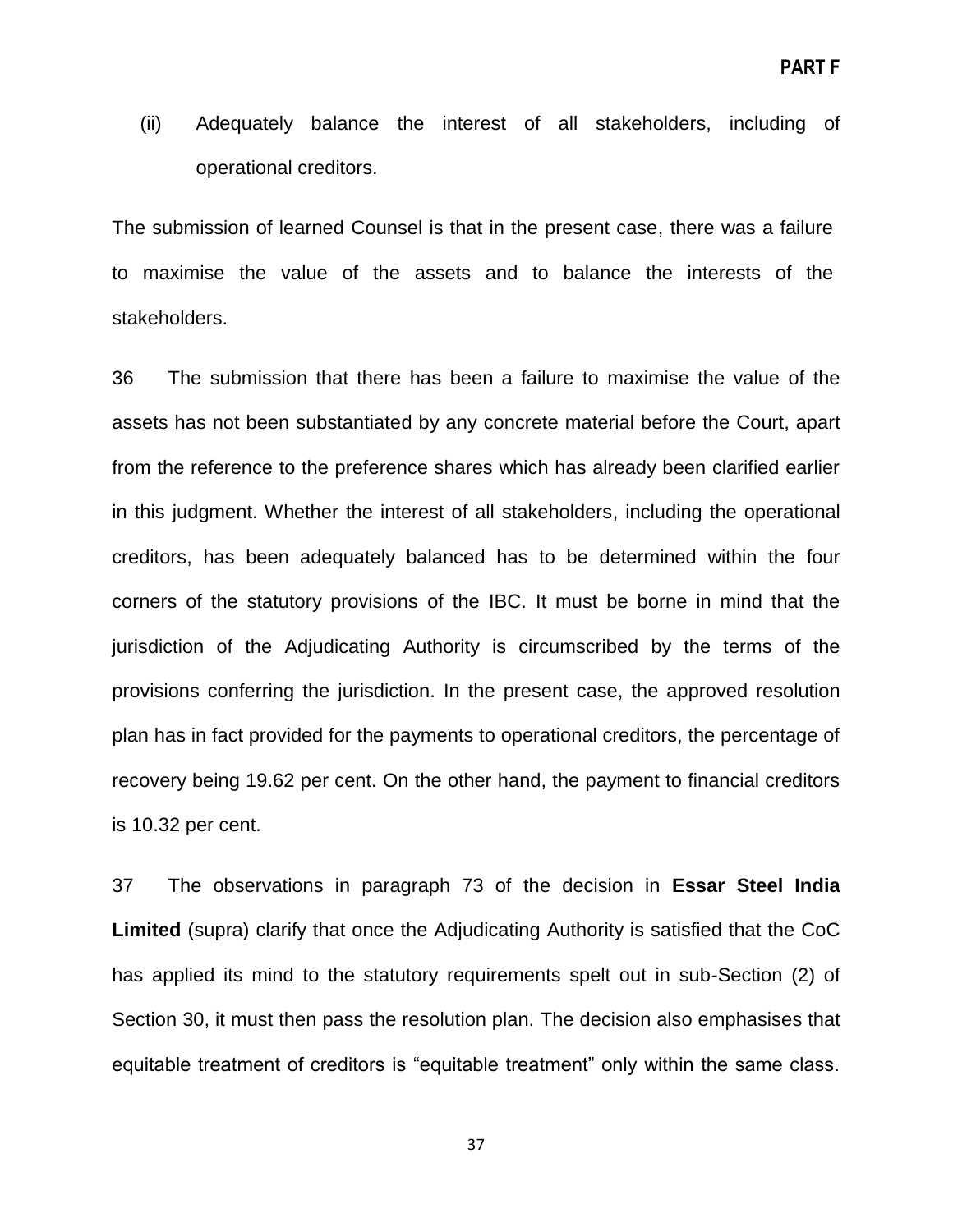In this context, the judgment contains an elaborate foundation on the basis of which it has held that financial creditors belong to a class distinct from operational creditors. This distinction was emphasised in the earlier decision in **Swiss Ribbons** (supra), where a two-Judge Bench of the Court, speaking through Justice R F Nariman, observed:

> *"*51. Most importantly, financial creditors are, from the very beginning, involved with assessing the viability of the corporate debtor. They can, and therefore do, engage in restructuring of the loan as well as reorganisation of the corporate debtor's business when there is financial stress, which are things operational creditors do not and cannot do. Thus, preserving the corporate debtor as a going concern, while ensuring maximum recovery for all creditors being the objective of the Code, financial creditors are clearly different from operational creditors and therefore, there is obviously an intelligible differentia between the two which has a direct relation to the objects sought to be achieved by the Code."

38 In **Essar Steel India Limited** (supra), this Court held that "the UNCITRAL Legislative Guide…makes it clear beyond any doubt that equitable treatment is only of similarly situated creditors"<sup>20</sup>. The Court finally also observed that the 'fair and equitable' norm does not mean that financial and operational creditors must be paid the same amounts in any resolution plan before it can pass muster. On the contrary, it noted:

> ―88…Fair and equitable dealing of operational creditors' rights under the said regulation involves the resolution plan stating as to how it has dealt with the interests of operational creditors, which is not the same thing as saying that they

l

<sup>&</sup>lt;sup>20</sup> Available at <https://uncitral.un.org/sites/uncitral.un.org/files/media-documents/uncitral/en/05-80722\_ebook.pdf> accessed 6 August 2021, pg. 218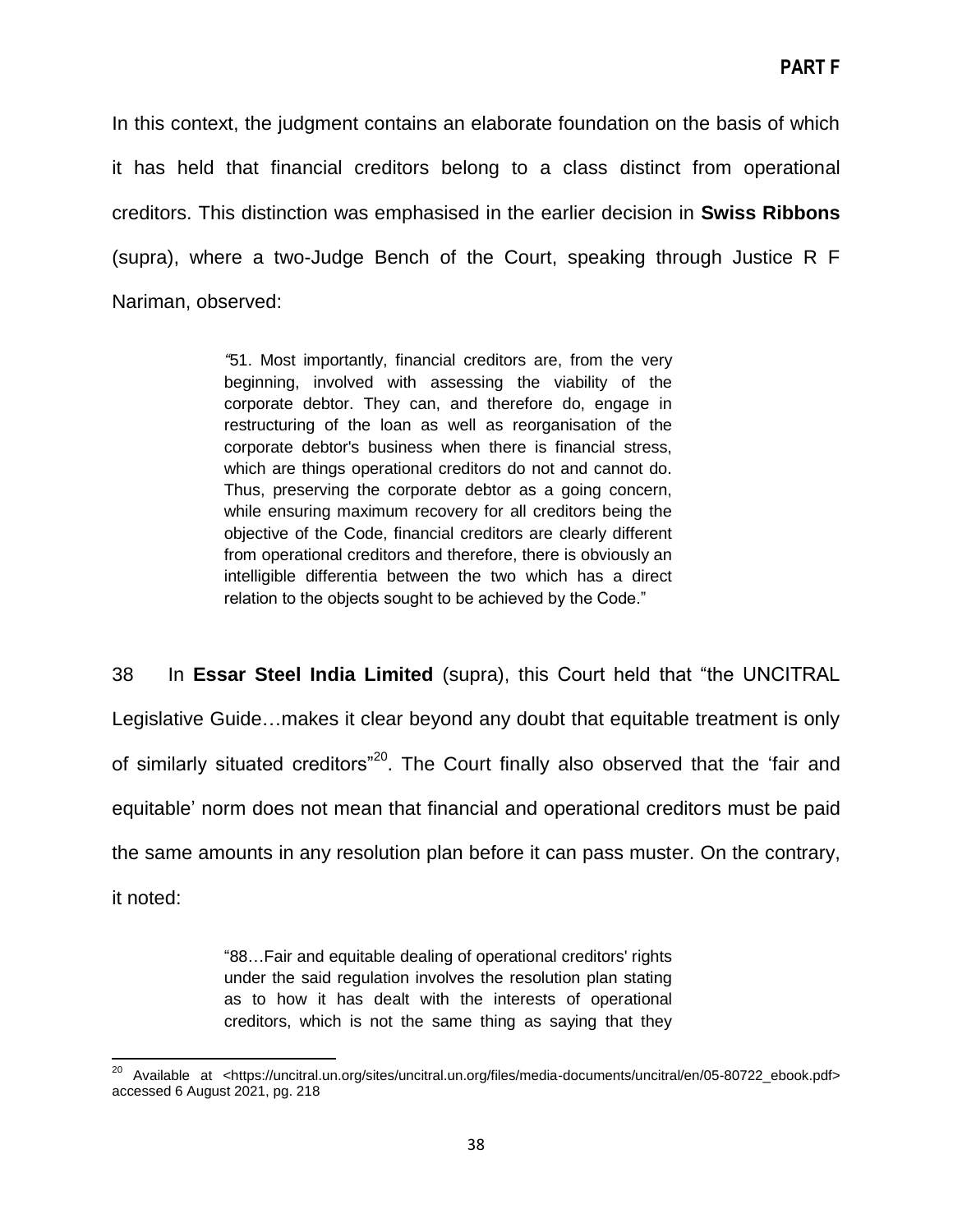must be paid the same amount of their debt proportionately. Also, the fact that the operational creditors are given priority in payment over all financial creditors does not lead to the conclusion that such payment must necessarily be the same recovery percentage as financial creditors. So long as the provisions of the Code and the Regulations have been met, it is the commercial wisdom of the requisite majority of the Committee of Creditors which is to negotiate and accept a resolution plan, which may involve differential payment to different classes of creditors, together with negotiating with a prospective resolution applicant for better or different terms which may also involve differences in distribution of amounts between different classes of creditors."

#### The Court also noted that:

―89...by vesting the Committee of Creditors with the discretion of accepting resolution plans only with financial creditors, operational creditors having no vote, the Code itself differentiates between the two types of creditors."

39 These decisions have laid down that the jurisdiction of the Adjudicating Authority and the Appellate Authority cannot extend into entering upon merits of a business decision made by a requisite majority of the CoC in its commercial wisdom. Nor is there a residual equity based jurisdiction in the Adjudicating Authority or the Appellate Authority to interfere in this decision, so long as it is otherwise in conformity with the provisions of the IBC and the Regulations under the enactment

40 Certain foreign jurisdictions allow resolution/reorganization plans to be challenged on grounds of fairness and equity. One of the grounds under which a company voluntary arrangement can be challenged under the United Kingdom's Insolvency Act, 1986 is that it unfairly prejudices the interests of a creditor of the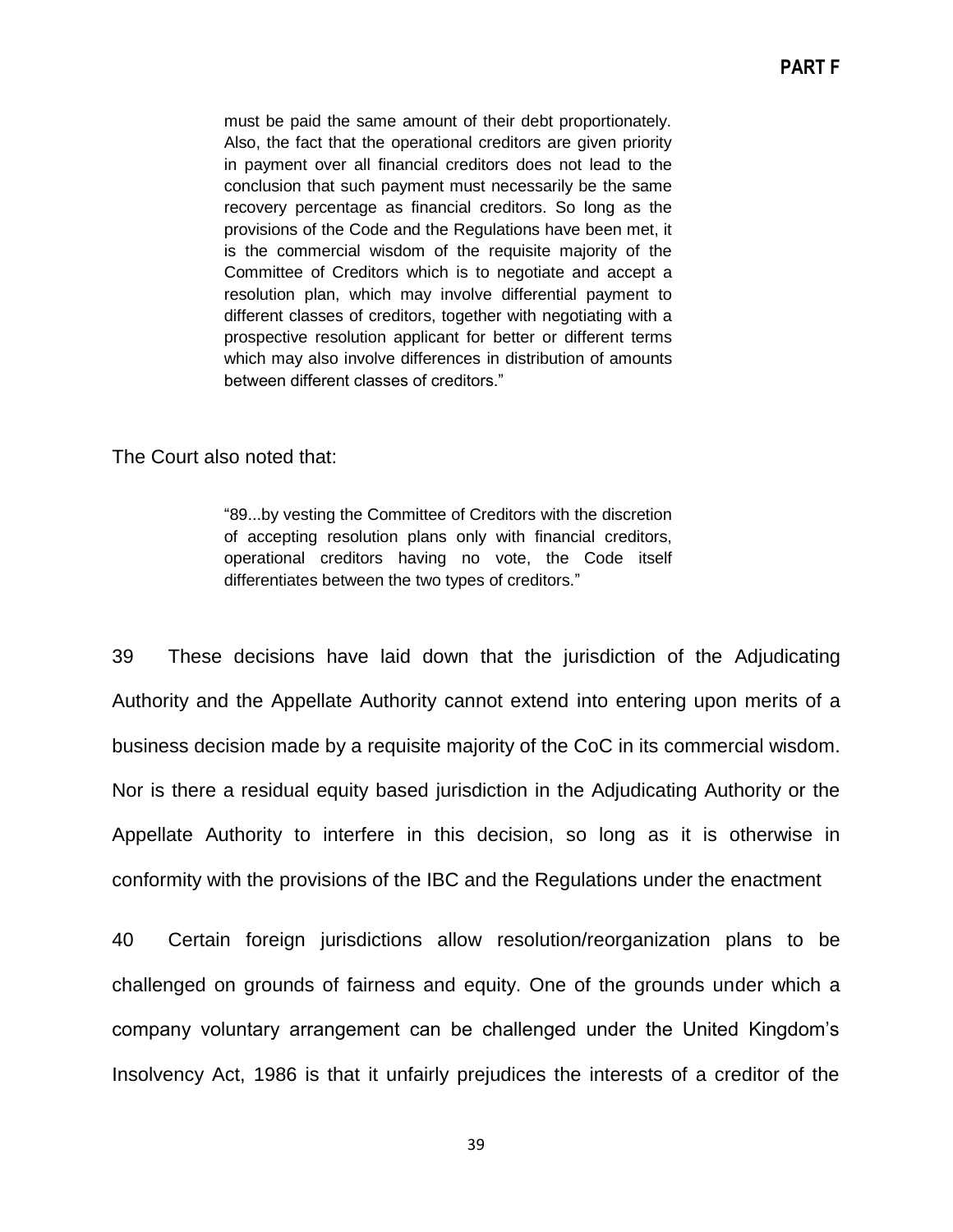**PART F**

company<sup>21</sup>. The United States' US Bankruptcy Code provides that if a restructuring plan has to clamp down on a dissenting class of creditors, one of the conditions that it should satisfy is that it does not unfairly discriminate, and is fair and equitable<sup>22</sup>. However, under the Indian insolvency regime, it appears that a conscious choice has been made by the legislature to not confer any independent equity based jurisdiction on the Adjudicating Authority other than the statutory requirements laid down under sub-Section (2) of Section 30 of the IBC.

41 An effort was made by Mr Dushyant Dave, learned Senior Counsel, to persuade this Court to read the guarantees of fair procedure and non-arbitrariness as emanating from the decision of this Court in **Maneka Gandhi** vs **Union of India**<sup>23</sup> into the provisions of the IBC. The IBC, in our view, is a complete code in itself. It defines what is fair and equitable treatment by constituting a comprehensive framework within which the actors partake in the insolvency process. The process envisaged by the IBC is a direct representation of certain economic goals of the Indian economy. It is enacted after due deliberation in Parliament and accords rights and obligations that are strictly regulated and coordinated by the statute and its

 $\overline{\phantom{a}}$ 

 $21$  "Section 6 – Challenge of Decisions

<sup>1)</sup>Subject to this section, an application to the court may be made, by any of the persons specified below, on one or both of the following grounds, namely—

<sup>(</sup>a)that a voluntary arrangement which has effect under section 4A unfairly prejudices the interests of a creditor, member or contributory of the company;

<sup>(</sup>b)that there has been some material irregularity at or in relation to the meeting of the company, or in relation to the relevant qualifying decision procedure."

 $22$  "Section 1129 – Confirmation of a Plan

<sup>[…]</sup>

<sup>(</sup>b) (1)Notwithstanding section 510(a) of this title, if all of the applicable requirements of subsection (a) of this section other than paragraph (8) are met with respect to a plan, the court, on request of the proponent of the plan, shall confirm the plan notwithstanding the requirements of such paragraph if the plan does not discriminate unfairly, and is fair and equitable, with respect to each class of claims or interests that is impaired under, and has not accepted, the plan."

<sup>&</sup>lt;sup>23</sup> (1978) 1 SCC 248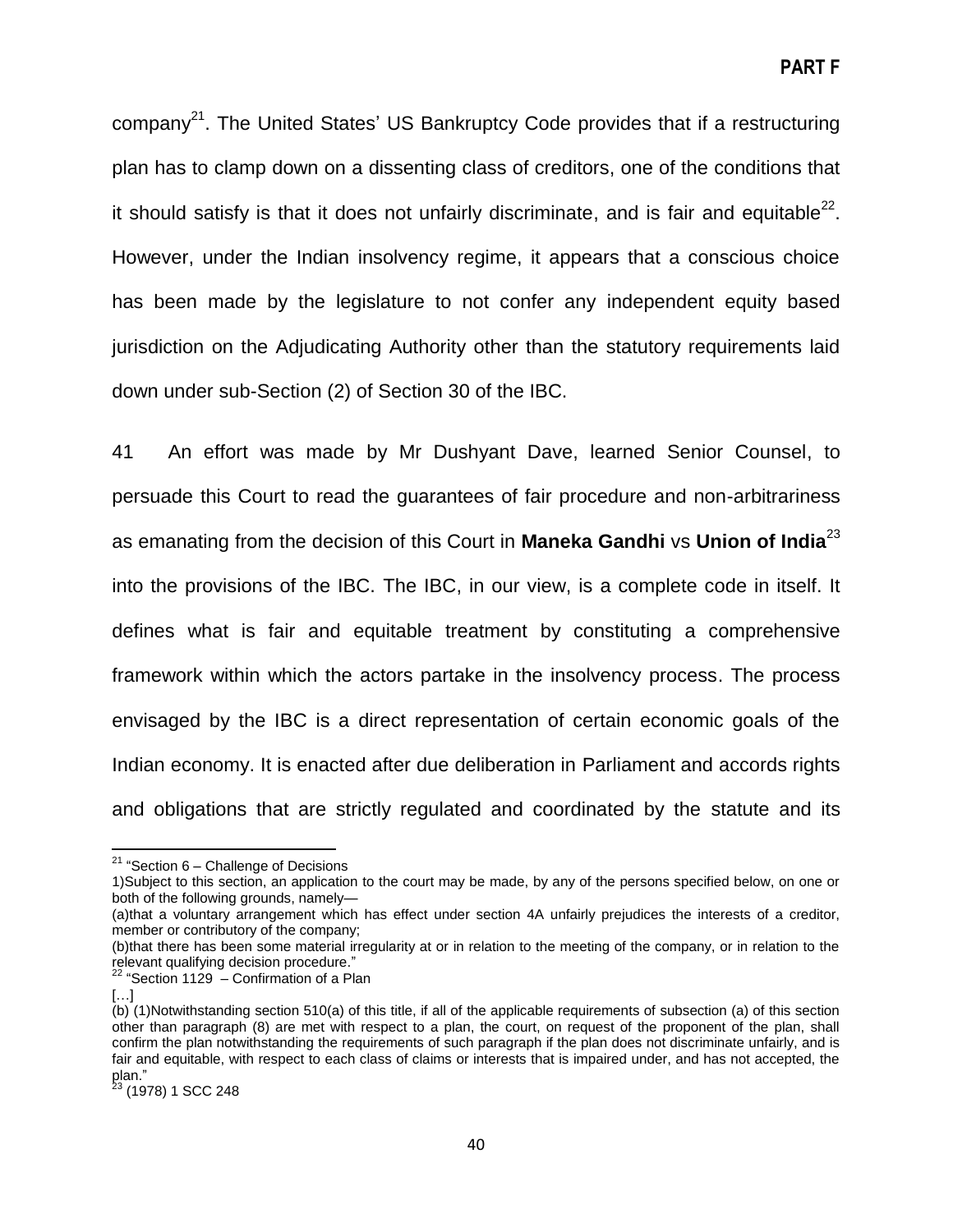regulations. To argue that a residuary jurisdiction must be exercised to alter the delicate economic coordination that is envisaged by the statute would do violence on its purpose and would be an impermissible exercise of the Adjudicating Authority's power of judicial review. The UNCITRAL, in its Legislative Guide on Insolvency Law, has succinctly prefaced its recommendations in the following terms $^{24}$ :

> ―C. 15. Since an insolvency regime cannot fully protect the interests of all parties, some of the key policy choices to be made when designing an insolvency law relate to defining the broad goals of the law (rescuing businesses in financial difficulty, protecting employment, protecting the interests of creditors, encouraging the development of an entrepreneurial class) and achieving the desired balance between the specific objectives identified above. Insolvency laws achieve that balance by reapportioning the risks of insolvency in a way that suits a State's economic, social and political goals. As such, an insolvency law can have widespread effects in the broader economy."

Hence, once the requirements of the IBC have been fulfilled, the Adjudicating Authority and the Appellate Authority are duty bound to abide by the discipline of the statutory provisions. It needs no emphasis that neither the Adjudicating Authority nor the Appellate Authority have an unchartered jurisdiction in equity. The jurisdiction arises within and as a product of a statutory framework.

l

<sup>&</sup>lt;sup>24</sup> Available at <https://uncitral.un.org/sites/uncitral.un.org/files/media-documents/uncitral/en/05-80722\_ebook.pdf> accessed 6 August 2021, pg. 14-15